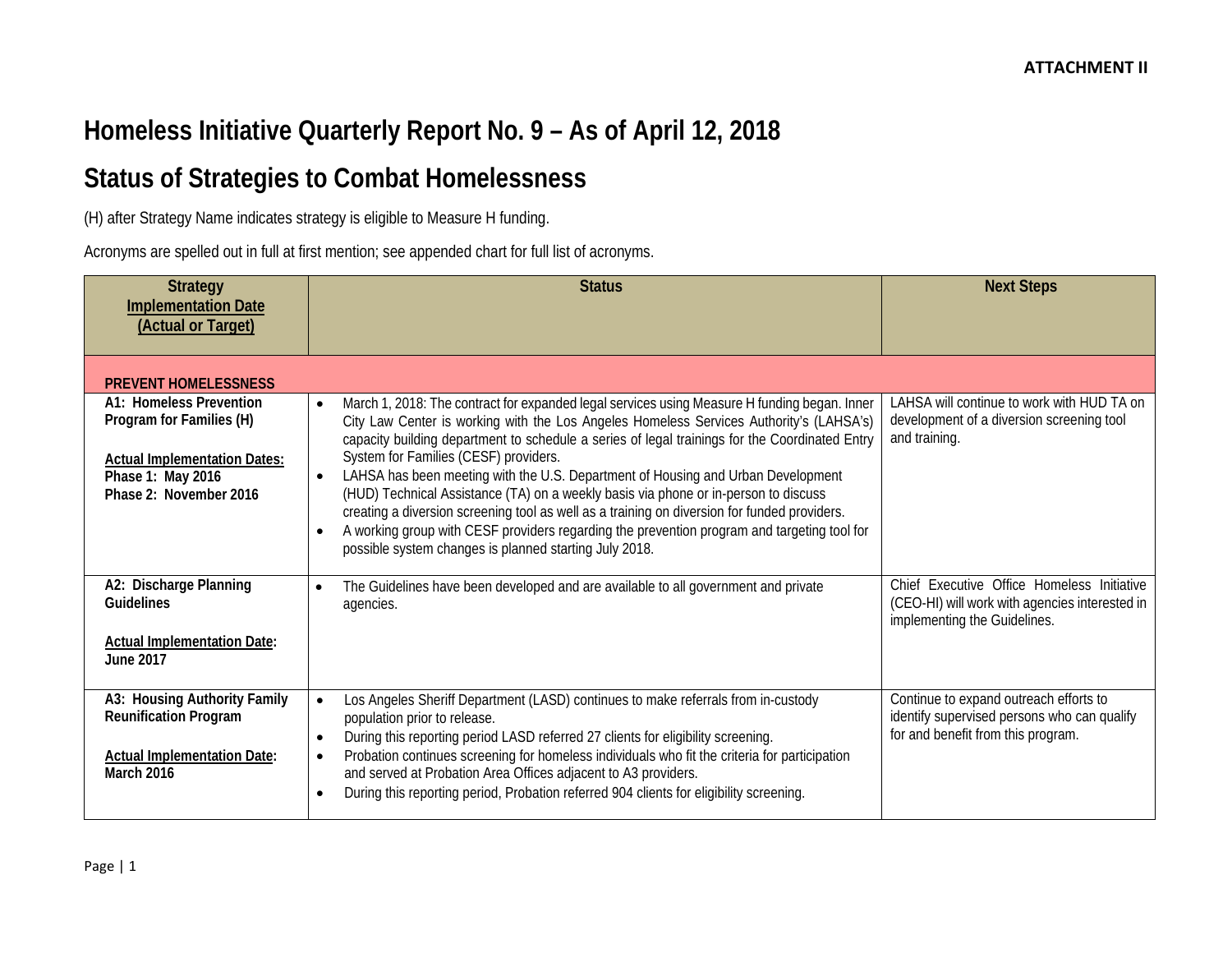### **ATTACHMENT II**

| A4: Discharges from Foster         | Phase 1:                                                                                                       | • Continue to monitor implementation of    |
|------------------------------------|----------------------------------------------------------------------------------------------------------------|--------------------------------------------|
| Care and Juvenile Probation        | Co-location of the Coordinated Entry System for Youth (CESY) continues in Department of<br>$\bullet$           | CESY and DCFS/Probation Pilots.            |
|                                    | Children and Family Services (DCFS) regional offices in each Service Planning Area (SPA).                      | • Continue internal processes to implement |
|                                    | The goal of this pilot is to explore the most appropriate strategy for connecting current and                  | strengthened discharge policies in both    |
| <b>Actual Implementation Date:</b> | former foster youth who need housing to available resources. Since the last report, CESY                       | <b>DCFS and Probation</b>                  |
| Phase I: January 2018              | agencies have co-located on varying schedules in the following DCFS Offices:                                   |                                            |
|                                    | SPA 1: DCFS - Antelope Valley<br>$\circ$                                                                       |                                            |
| <b>Target Implementation Date:</b> | SPA 2: DCFS - Chatsworth and Van Nuys and expanding to Santa Clarita soon<br>$\circ$                           |                                            |
| Phase II: July 2018                | SPA 3: DCFS - Pomona<br>$\circ$                                                                                |                                            |
|                                    | SPA 4: DCFS - Metro North<br>$\circ$                                                                           |                                            |
|                                    | SPA 5: DCFS - West Los Angeles<br>$\circ$                                                                      |                                            |
|                                    | SPA 6: Still in the planning stage of co-locating staff. The DCFS Regional<br>$\circ$                          |                                            |
|                                    | Administrators from the SPA 6 offices are scheduled to have an in-service training prior                       |                                            |
|                                    | to determining the target date of CESY co-location.                                                            |                                            |
|                                    | SPA 7: DCFS - Santa Fe Springs and Belvedere. Exploring collocation at Probation<br>$\circ$<br>Office as well. |                                            |
|                                    | SPA 8: DCFS - South County and Torrance<br>$\circ$                                                             |                                            |
|                                    | The online DCFS discharge survey has been implemented and is available for youth to                            |                                            |
|                                    | complete at the time of exiting foster care.                                                                   |                                            |
|                                    | Two pilots underway in SPA 2 and SPA 3 involving CESY and DCFS/Probation                                       |                                            |
|                                    | Pilot in SPA 2 focused on serving AB12 youth to secure Supervised Independent Living<br>$\circ$                |                                            |
|                                    | Program (SILP) housing through Housing Navigation assistance and flex funding to                               |                                            |
|                                    | support move-in costs                                                                                          |                                            |
|                                    | Pilot in SPA 3 focused on streamlining the process to identify youth exiting care and                          |                                            |
|                                    | assess for housing and supportive services need. Pilot is underway in both DCFS                                |                                            |
|                                    | Pomona Regional Office and Probation's Camp Rocky.                                                             |                                            |
|                                    | Memorandum of Understanding (MOU) with LAHSA was executed in support of LAHSA's<br>$\bullet$                   |                                            |
|                                    | application for the HUD's Youth Homeless Demonstration Program (YHDP) Grant.                                   |                                            |
|                                    | Phase II:                                                                                                      |                                            |
|                                    | DCFS and Probation continue to move forward internally with discussion around                                  |                                            |
|                                    | implementation of strengthened discharge policy and, potentially, additional staffing focused                  |                                            |
|                                    | on homelessness.                                                                                               |                                            |
|                                    | Expansion of pilots described above.<br>$\bullet$                                                              |                                            |
|                                    | Enhanced data collection.                                                                                      |                                            |
| A5: Homeless Prevention            | Program started February 2018<br>$\bullet$                                                                     | LAHSA will continue to work with HUD TA on |
| Program for Individuals (H)        | On March 12, 2018, LAHSA conducted an on-boarding session, which provided an overview<br>$\bullet$             | the diversion screening tool and training. |
|                                    | of the prevention and diversion programs. The session identified the difference between                        |                                            |
|                                    | prevention and diversion, expectations of providers, services provided, and an additional                      |                                            |
|                                    | webinar to discuss the Homeless Management Information System (HMIS) system.                                   |                                            |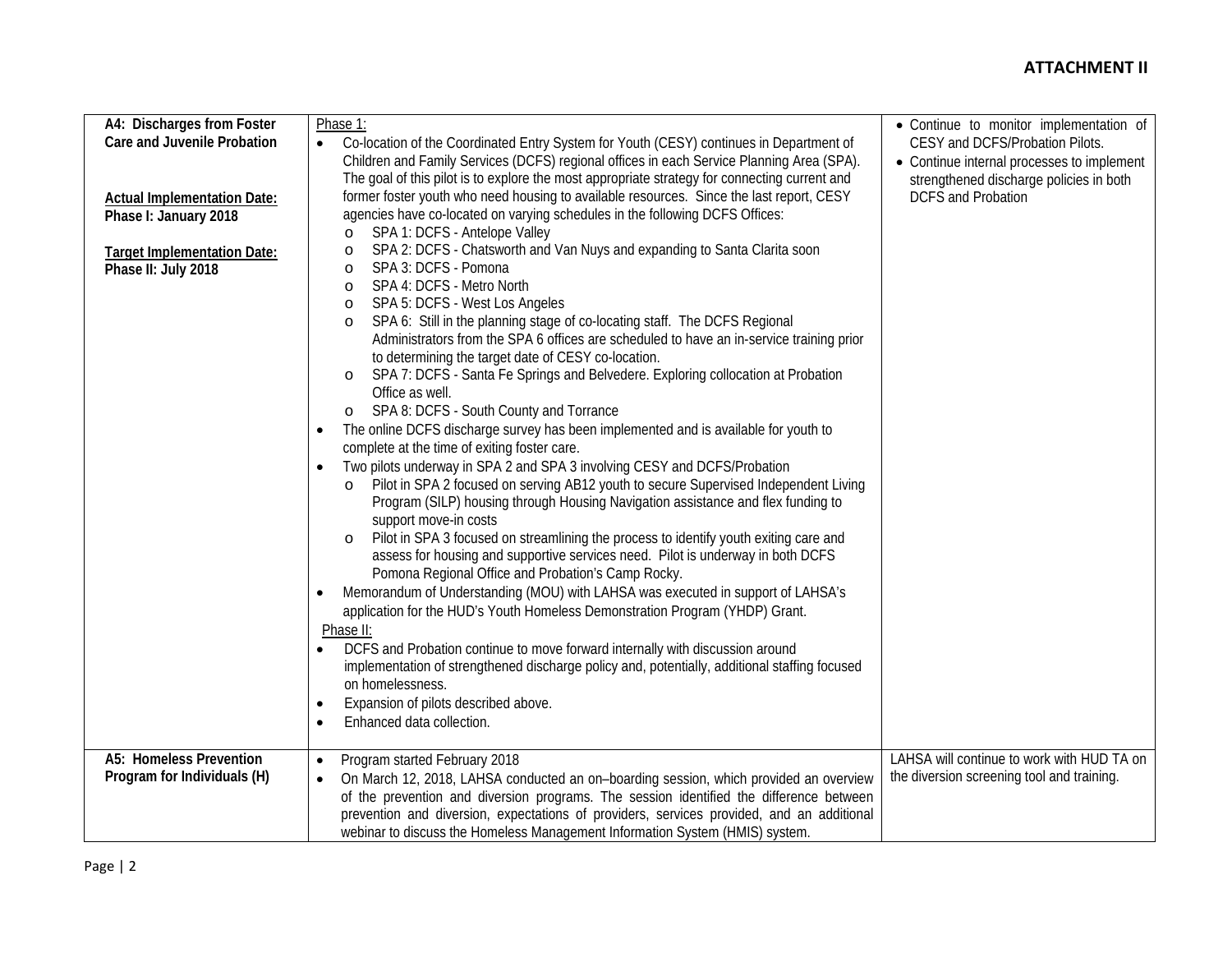| <b>Actual Implementation Dates:</b><br>Homeless prevention services:<br>February 2018<br>Legal services for people at risk<br>of homelessness: March 2018                    | Inner City Law Center is working with LAHSA's capacity building units to schedule a series of<br>$\bullet$<br>legal trainings for the providers.<br>LAHSA has been meeting with HUD TA on a weekly basis via phone or in person to discuss<br>creating a Diversion screening tool as well as a training on Diversion for funded providers.                                                                                                                                                                                                                                                                                                                                                                                                                                      |                                                                                                                                                                                                                                                                                                                                                                                                                                                                                                                |
|------------------------------------------------------------------------------------------------------------------------------------------------------------------------------|---------------------------------------------------------------------------------------------------------------------------------------------------------------------------------------------------------------------------------------------------------------------------------------------------------------------------------------------------------------------------------------------------------------------------------------------------------------------------------------------------------------------------------------------------------------------------------------------------------------------------------------------------------------------------------------------------------------------------------------------------------------------------------|----------------------------------------------------------------------------------------------------------------------------------------------------------------------------------------------------------------------------------------------------------------------------------------------------------------------------------------------------------------------------------------------------------------------------------------------------------------------------------------------------------------|
| <b>SUBSIDIZE HOUSING</b><br><b>B1: Provide Subsidized</b><br><b>Housing to Homeless Disabled</b><br>Individuals Pursuing SSI (H)                                             | Completed on-boarding activities for new staff funded through Measure H.<br>$\bullet$<br>Ongoing monitoring of program operations and subsidy issuances across all 14 General Relief<br>$\bullet$                                                                                                                                                                                                                                                                                                                                                                                                                                                                                                                                                                               | • On-going discussion around opportunities<br>to better integrate Strategy B1 with other HI                                                                                                                                                                                                                                                                                                                                                                                                                    |
| <b>Actual Implementation Dates:</b><br>Phase 1: June 2016<br>Phase 2: October 2016                                                                                           | (GR) offices.<br>Due to very low participant attrition, DPSS projects not enrolling new participants during FY<br>2018-19. DPSS has identified a need to partner with agencies that administer permanent<br>housing options to which certain Strategy B1 participants could transition. This will create the<br>opportunity for additional homeless, disabled GR participants to enroll under Strategy B1.                                                                                                                                                                                                                                                                                                                                                                      | strategies<br>• Explore opportunities to integrate feedback<br>received from the Lived Experience<br>Advisory Group.                                                                                                                                                                                                                                                                                                                                                                                           |
| <b>B2: Expand Interim Assistance</b><br>Reimbursement to additional<br><b>County Departments and</b><br><b>LAHSA</b><br><b>Target Implementation Date:</b><br>September 2018 | The CEO provided LAHSA and the Departments of Health Services (DHS), Probation, and<br>$\bullet$<br>Public Health (DPH) with the minimum claiming requirements for the Department of Public<br>Social Services (DPSS) to potentially administer the collection of Interim Assistance<br>Reimbursement (IAR) on their behalf.<br>CEO provided a survey to LAHSA, DPH, DHS and Probation to assess services provided to<br>homeless, disabled individuals pursuing Supplemental Security Income (SSI) to determine the<br>volume of claims that would potentially be collected by DPSS on the impacted department's<br>behalf. Survey responses due to CEO on May 14, 2018.<br>Meeting scheduled to discuss survey responses and DPSS assessment of resources on May<br>30, 2018. | · Compile survey responses of claimable<br>expenses.<br>• Determine resources needed by LAHSA,<br>DHS, Probation, and DPH to prepare<br>suitable IAR claims.<br>• Determine resources needed by DPSS to<br>administer claims on behalf of interested<br>agencies/departments.<br>• Determine technical needs to ensure claims<br>can be processed timely.<br>· Develop MOU between DPSS and<br>interested agencies/departments for the<br>collection of IAR, if this approach is<br>determined to be feasible. |
| B3: Partner with Cities to<br>Expand Rapid Re-Housing (H)                                                                                                                    | LAHSA has been meeting with HUD TA on a weekly basis to begin implementing Rapid Re-<br>$\bullet$<br>Housing (RRH) learning communities for direct line staff and program managers as well as<br>developing targeted training and a RRH program guide.<br>The first RRH learning community meeting for direct line staff took place on April 12, 2018                                                                                                                                                                                                                                                                                                                                                                                                                           | DHS and Brilliant Corners will continue to<br>work on agreements with Culver City and<br>Burbank.                                                                                                                                                                                                                                                                                                                                                                                                              |
| <b>Actual Implementation Dates:</b><br>Housing and Jobs<br>Collaborative (HJC): January<br>2016                                                                              | $\bullet$<br>and will occur every other month. The first RRH learning community meeting for program<br>managers took place on April 12, 2018 and will occur quarterly.<br>Preparation for the Domestic Violence(DV)/Intimate Partner Violence (IPV) RRH learning<br>$\bullet$<br>community has begun. The first DV/IPV RRH learning community session took place on April<br>3, 2018 and was coordinated by the LAHSA RRH Coordinator and LAHSA DV Coordinator.                                                                                                                                                                                                                                                                                                                 |                                                                                                                                                                                                                                                                                                                                                                                                                                                                                                                |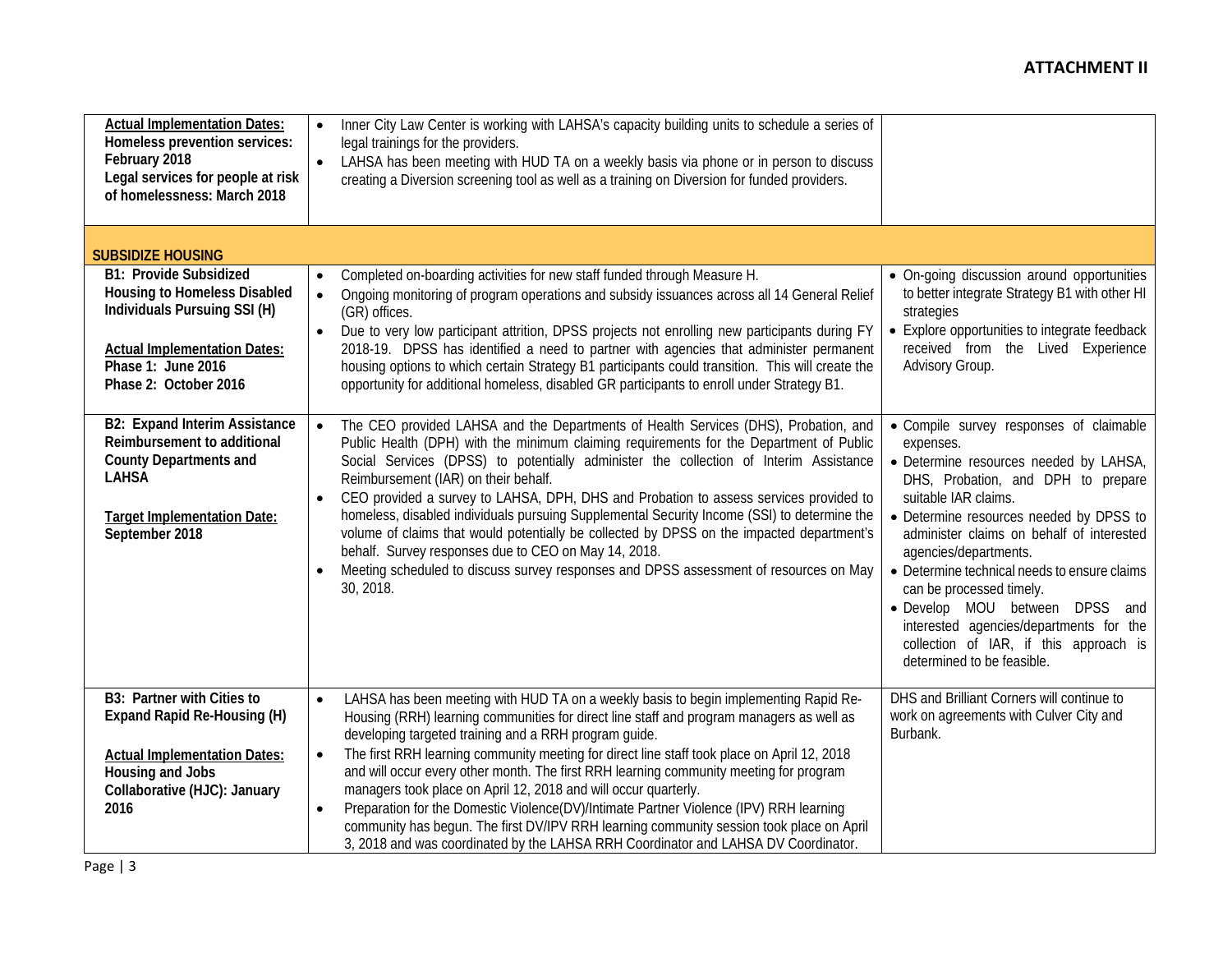| LAHSA's Family and Youth<br>Rapid Re-Housing: September<br>2016<br><b>LAHSA's Single Adult Rapid</b><br>Re-Housing: July 2017 | The LAHSA Performance Management unit conducted a deep dive analysis of RRH<br>$\bullet$<br>programs in all systems. The results of the analysis informed targeted on-site technical<br>assistance and training needs. The LAHSA Performance Management unit has implemented<br>this effort to address the needs of the program and provide support to program operations.<br>DHS continues to pursue agreements with cities, wherein cities contribute a portion of the<br>funds for B3 to house people experiencing homelessness in their jurisdiction. DHS executed<br>an agreement with Santa Monica on April 18, 2018. DHS has discussed possible agreements<br>with the cities of Burbank and Culver City.<br>LAHSA has begun implementing its Active Contract Management model with RRH providers.<br>$\bullet$<br>Active Contract Management provides monthly performance analysis for provider contracts to<br>identify any areas of progress or concern. LAHSA has conducted over 15 site visits to<br>address several areas of concern, which include, but are not limited to: low performance<br>numbers, unknown exits, missing data, fiscal reconciliation, and program design. |                                                                                                                                                                                                                                                                                                                                                                     |
|-------------------------------------------------------------------------------------------------------------------------------|-----------------------------------------------------------------------------------------------------------------------------------------------------------------------------------------------------------------------------------------------------------------------------------------------------------------------------------------------------------------------------------------------------------------------------------------------------------------------------------------------------------------------------------------------------------------------------------------------------------------------------------------------------------------------------------------------------------------------------------------------------------------------------------------------------------------------------------------------------------------------------------------------------------------------------------------------------------------------------------------------------------------------------------------------------------------------------------------------------------------------------------------------------------------------------------------------|---------------------------------------------------------------------------------------------------------------------------------------------------------------------------------------------------------------------------------------------------------------------------------------------------------------------------------------------------------------------|
| B4: Facilitate Utilization of<br>Federal Housing Subsidies (H)<br><b>Actual Implementation Date:</b><br>May 2016              | The Housing Authority of the County of LA (HACoLA) attended meetings and community<br>$\bullet$<br>events such as the National Association of Residential Property Managers (NARPM) Owner<br>Workshop in Glendale, Buildings Expo in Pasadena, Landlord Meet and Greet at the VA<br>Medical Center in West Los Angeles, and South Bay Cities Council of Governments<br>(SBCCOG) General Assembly in Carson to market and educate the public on HACoLA's<br>incentive programs.<br>On February 5, 2018, HACoLA lifted the suspension of vouchers and applications for the<br>$\bullet$<br>Housing Choice Voucher (HCV) Program that had been in effect since April 11, 2017. As a<br>result, new homeless families/individuals can now be admitted into the HCV Program. During<br>the suspension, lease-up activities with the Continuum of Care/Shelter Plus Care, and VASH<br>programs continued.<br>Executed an interagency agreement with Long Beach PHA to begin providing HIP incentives.<br>$\bullet$<br>Trained Housing Authority of the City of Los Angeles (HACLA) and Long Beach on HIP<br>$\bullet$<br>processes and use of HACoLA's HIP dashboard.                               | HACoLA will continue to schedule<br>$\bullet$<br>additional HouseLA events with Members<br>of the Board of Supervisors, along with<br>other local public housing authorities<br>receiving Measure H dollars.<br>HACoLA plans to expand its marketing<br>and outreach efforts to recruit new<br>property owners/managers to participate<br>in its incentive program. |
| <b>B5: Expand General Relief</b><br><b>Housing Subsidies</b><br><b>Actual Implementation Date:</b><br>December 2017           | On-going monitoring of program operations and subsidy issuances across all 14 GR offices<br>$\bullet$<br>In March 2018, DPSS and DPH met to discuss the financial and operational implications of<br>$\bullet$<br>accessing Drug Medi-Cal funding available for substance use disorder (SUD) services provided<br>for GR participants under the Mandatory SUD and Recovery Program (MSUDRP).<br>The challenge to realizing savings for the MSUDRP is the certification process of residential<br>$\bullet$<br>drug treatment centers. The centers must be certified before costs associated with substance<br>use services provided as part of the MSUDRP could be shifted to Drug Medi-Cal.<br>DPSS continues to fund SUD services for GR participants through MSUDRP and is working<br>$\bullet$<br>with DPH to identify additional non-residential and outpatient services provided through<br>MSUDRP that may be shifted to Drug Medi-Cal. Additionally DPH continues to work with the<br>California Department of Health Care Services to certify residential treatment centers to                                                                                                       | Continued discussion between DPSS and<br>DPH around potential claiming of MSUDRP<br>services to Drug Medi-Cal.                                                                                                                                                                                                                                                      |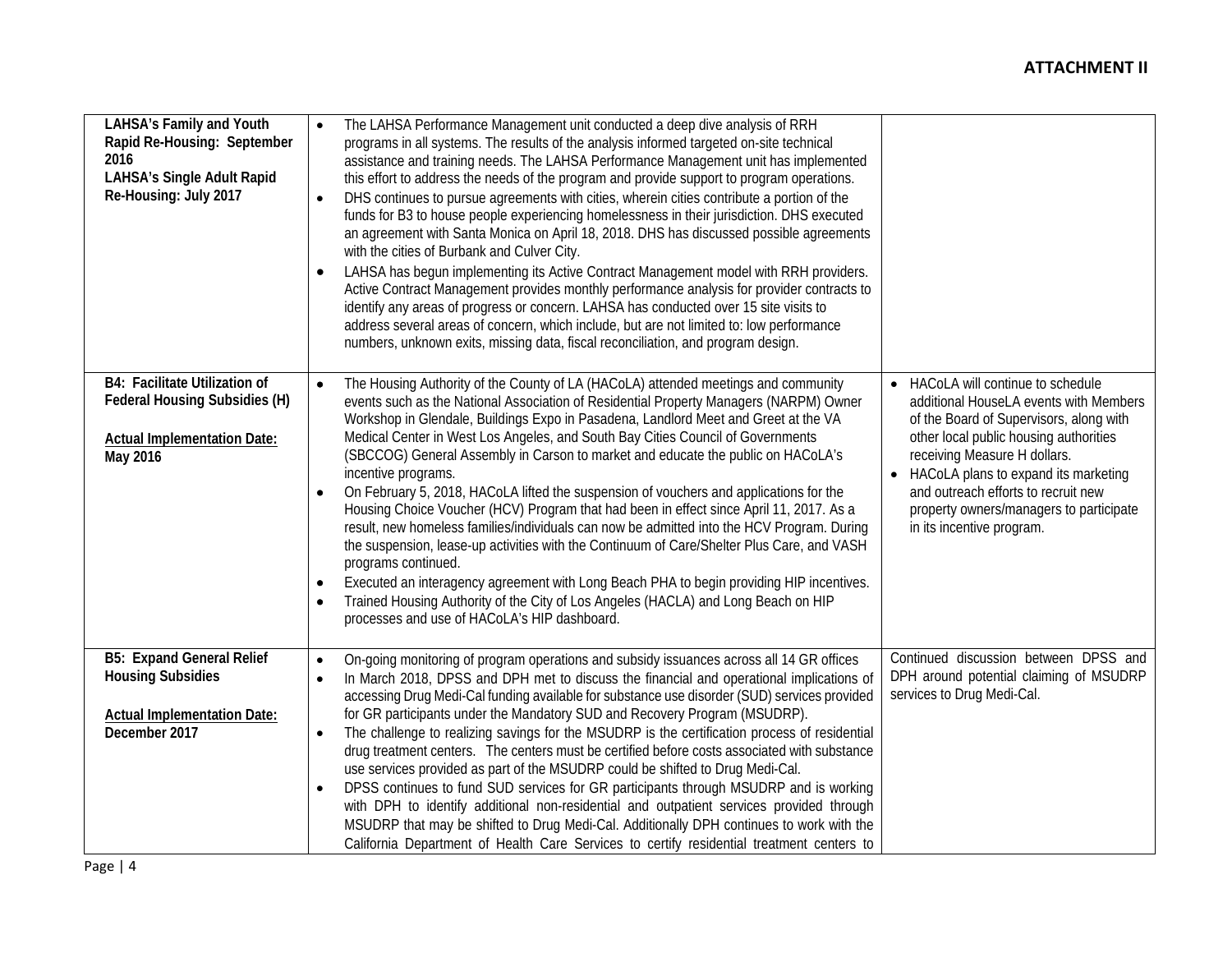|                                    | achieve savings in residential services provided through MSUDRP. As services are identified                |                                               |
|------------------------------------|------------------------------------------------------------------------------------------------------------|-----------------------------------------------|
|                                    | as Drug Medi-Cal eligible, resulting savings will be reinvested into Strategy B5 to fund additional        |                                               |
|                                    |                                                                                                            |                                               |
|                                    | housing subsidies for GR participants.                                                                     |                                               |
| <b>B6: Family Reunification</b>    | Continued monthly B6 collaborative meetings at Children's Court that include all contracted<br>$\bullet$   | DCFS continues to ramp up efforts to increase |
| Housing Subsidy (H)                | housing agency managers, Community Development Commission (CDC), DPSS and                                  | the number of families housed and employed.   |
|                                    | Children's Court Liaison.                                                                                  |                                               |
| <b>Actual Implementation Date:</b> | LA County selected to participate in the One Roof Leadership Institute for Supportive Housing<br>$\bullet$ |                                               |
| January 2017                       | & Child Welfare Partnerships, a national cohort of five communities from the states of                     |                                               |
|                                    | Washington, California, Illinois, Missouri, and Maryland/D.C. that will be working with                    |                                               |
|                                    | Corporation for Supportive Housing (CSH) and each other, with the goal of developing child                 |                                               |
|                                    | welfare and supportive housing partnerships that will lead to the creation of new supportive               |                                               |
|                                    | housing for child welfare involved families.                                                               |                                               |
|                                    | Continuing intake of referrals for B6 services and connection to housing resources to support              |                                               |
|                                    | reunification.                                                                                             |                                               |
|                                    |                                                                                                            |                                               |
| B7: Interim/Bridge Housing for     | In conjunction with LAHSA, the County Health Agency (DHS, DMH, and DPH), continued<br>$\bullet$            | • LAHSA and the Health Agency will            |
| Those Exiting Institutions (H)     | working towards the development of a universal referral system into, across, and between                   | continue to work on a centralized referral    |
|                                    | LAHSA, the Health Agency, and contracted crisis beds/interim housing providers.                            | system in which staff can work together to    |
| <b>Actual Implementation Date:</b> | A triaging/screening tool was developed and approved by LAHSA and the Health Agency to<br>$\bullet$        | ensure that everyone eligible is referred to  |
| October 2016                       | receive and route referrals from referral agencies. This triaging and screening tool is being              | the appropriate bed based on the              |
|                                    | used to determine the appropriate placement for the participant, thereby identifying the B7-               | participant's needed level of care.           |
|                                    | funded interim housing environment that will provide the most appropriate level of care to                 | • DHS-HFH will continue to identify and       |
|                                    | meet the participant's need.                                                                               | bring on new interim housing beds to          |
|                                    | LAHSA and the Health Agency began formalizing coordination processes for referrals<br>$\bullet$            | reach the goal of 250 new beds this fiscal    |
|                                    | between and amongst agencies in March 2018. Work continues to create and refine common                     | year for Measure H.                           |
|                                    | documentation and identify partners to pilot this cross-system referral process. Interim                   | • DHS-HFH will continue to identify training  |
|                                    | Housing coordination will allow for LAHSA and the Health Agency to create a holistic view of               | needs and provide trainings for both          |
|                                    | countywide interim housing opportunities.                                                                  | referring entities and interim housing        |
|                                    | DHS-HFH continued to focus its efforts on working with private hospitals, managed care                     | providers to ensure that consistent delivery  |
|                                    | plans, and the County jail system on providing interim housing to individuals being exited from            | of quality interim housing services is        |
|                                    | institutions. Trainings, in-services, and technical assistance were conducted with these                   | maintained.                                   |
|                                    | institutions.                                                                                              | • In partnership with LAHSA and CSH, DPH      |
|                                    | DHS-HFH responded to an urgent request from the D2 (Jail In-Reach program) to provide<br>$\bullet$         | will train treatment providers on the CES,    |
|                                    | interim housing to homeless individuals with complex mental health issues being exited from                | CES assessment tools, housing referrals,      |
|                                    | jail in a surge of approved early releases.                                                                | and the HMIS. Trainings are slated to         |
|                                    | DHS-HFH continued to provide trainings and guidance to referral entities related to their<br>$\bullet$     | occur between May and June 2018.              |
|                                    | referral process and appropriate referrals for interim housing.                                            |                                               |
|                                    | DMH, DHS, and LAHSA have hired "air-traffic controllers," which are dedicated staff that<br>$\bullet$      |                                               |
|                                    | receive and route interim housing referrals and facilitate placement into Health Agency and                |                                               |
|                                    | LAHSA-funded Interim and Bridge Housing programs. In this quarter, DMH, DHS, and                           |                                               |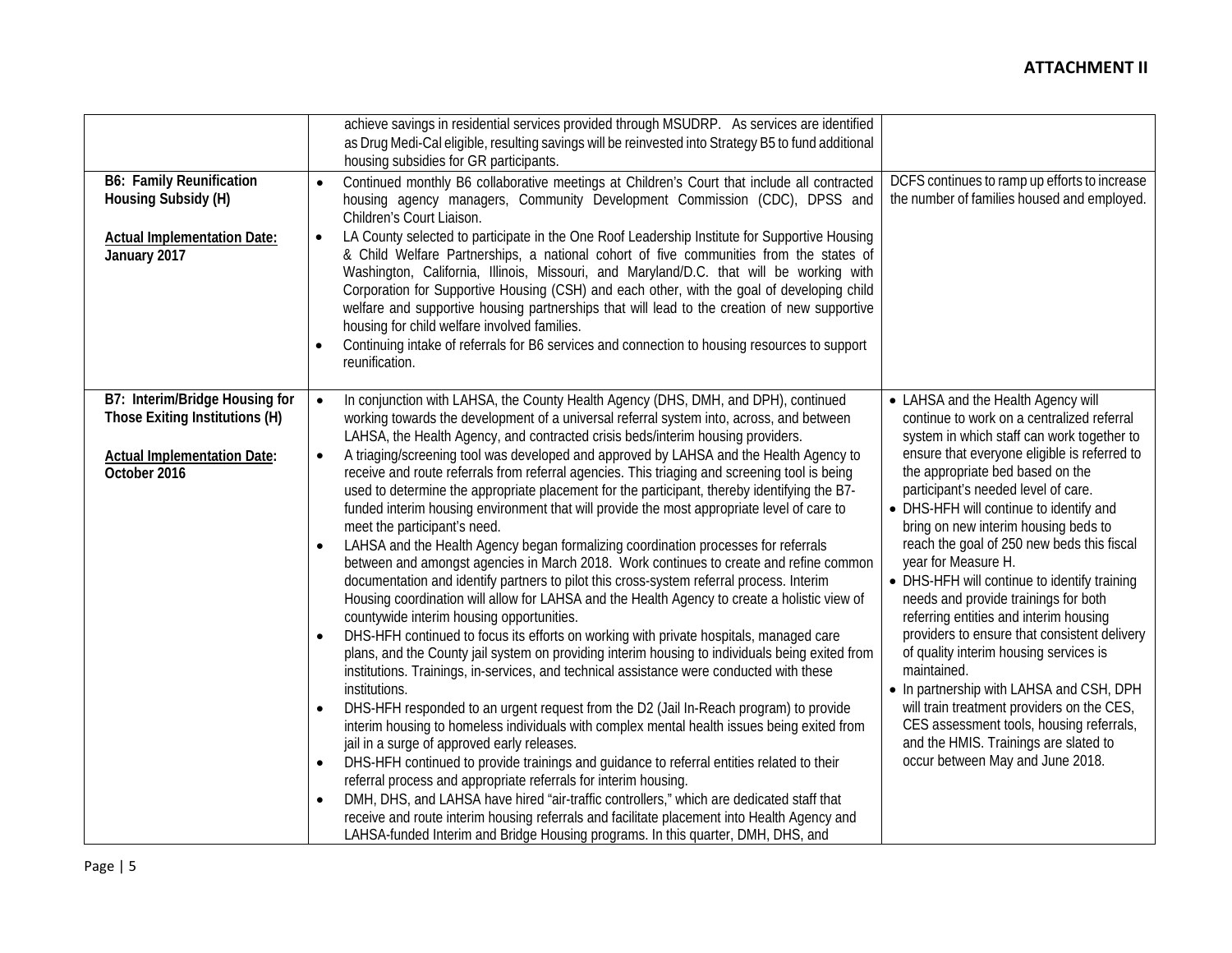|                                                                                                                                                  | LAHSA have worked closely on improving the referral process to create a coordinated<br>seamless system for individuals accessing services through B7 and E8.<br>DHS-HFH, in collaboration with Office of Diversion and Reentry (ODR,) is continuing to<br>implement/improve medication support programs and related policies and procedures within<br>their contracted interim housing sites. The clinical team at ODR assisted with monitoring<br>agencies' progress in this area.<br>DPH-Substance Abuse Prevention and Control (SAPC) convened a meeting with its providers<br>$\bullet$<br>on February 26, 2018 to present information on the new bed rates for general and perinatal<br>patients and other issues. On February 22, 2018, DPH-SAPC conducted a training on how to<br>submit B7 authorization requests, discharge documentation, and billing claims in the newly-<br>launched electronic health record system, known as Sage.<br>The authorized Recovery Bridge Housing (RBH) stay for the general population (18 years of<br>$\bullet$<br>age and older) has been extended from 90 to a maximum of 180 days. The extension allows<br>homeless patients additional time to be matched to alternative or permanent housing. |                                                                                                                                                                                                                                                                                 |
|--------------------------------------------------------------------------------------------------------------------------------------------------|-----------------------------------------------------------------------------------------------------------------------------------------------------------------------------------------------------------------------------------------------------------------------------------------------------------------------------------------------------------------------------------------------------------------------------------------------------------------------------------------------------------------------------------------------------------------------------------------------------------------------------------------------------------------------------------------------------------------------------------------------------------------------------------------------------------------------------------------------------------------------------------------------------------------------------------------------------------------------------------------------------------------------------------------------------------------------------------------------------------------------------------------------------------------------------------------------------------------------------------------------|---------------------------------------------------------------------------------------------------------------------------------------------------------------------------------------------------------------------------------------------------------------------------------|
| <b>B8: Housing Choice Vouchers</b><br>for Permanent Supportive<br>Housing<br><b>Actual Implementation Date:</b><br><b>June 2018</b>              | On April 11, 2017, HUD deemed HACoLA as a shortfall agency due to federal funding<br>$\bullet$<br>limitations. HACoLA was required to suspend all vouchers and applications issued for the<br>HCV Program.<br>On February 5, 2018, HACoLA lifted the suspension on previously- suspended vouchers and<br>$\bullet$<br>on applications for vouchers. 211 voucher holders resumed their search for housing and 276<br>applicants received new application packets.<br>With the lifting of the voucher and application suspension, HACoLA collaborated with LAHSA<br>$\bullet$<br>regarding applications of clients that LAHSA had referred. HACoLA also requested 25 new<br>homeless referrals from LAHSA on a weekly basis starting immediately.<br>See Strategy B4 status for information on HACoLA's work with other PHAs.<br>$\bullet$                                                                                                                                                                                                                                                                                                                                                                                                      | HACoLA will continue to refer voucher<br>$\bullet$<br>holders to the Housing Advisory Unit for<br>housing location assistance (related to HI<br>Strategy B4).<br>HACoLA will continue to process new<br>$\bullet$<br>contracts for voucher holders who have<br>located housing. |
| <b>INCREASE INCOME</b>                                                                                                                           |                                                                                                                                                                                                                                                                                                                                                                                                                                                                                                                                                                                                                                                                                                                                                                                                                                                                                                                                                                                                                                                                                                                                                                                                                                               |                                                                                                                                                                                                                                                                                 |
| C1: Enhance the CalWORKs<br><b>Subsidized Employment</b><br>Program for Homeless Families<br><b>Actual Implementation Date:</b><br>December 2016 | The Workforce Development, Aging, and Community Services (WDACS) Department has<br>$\bullet$<br>agreed to assist with finding coverage for the Antelope Valley through one of their America's<br>Job Centers of California (AJCCs). The AJCC will submit a proposal to South Bay Workforce<br>Investment Board (SBWIB), the DPSS contractor for C1, to be a provider for the Antelope<br>Valley via the Request For Proposals (RFP) process.                                                                                                                                                                                                                                                                                                                                                                                                                                                                                                                                                                                                                                                                                                                                                                                                  | DPSS will follow up on the RFP process with<br>the SBWIB.                                                                                                                                                                                                                       |
| C2: Increase Employment<br><b>Opportunities for Homeless</b><br><b>Adults by Supporting Social</b><br>Enterprise (H)                             | WDACS held weekly planning meetings with Roberts Enterprise Development Fund (REDF)<br>$\bullet$<br>to execute roll out of the County LA:RISE program throughout the LA Basin Workforce<br>Development Regional Planning Unit (RPU) in conjunction with all seven workforce<br>development boards (WDBs) in the RPU.                                                                                                                                                                                                                                                                                                                                                                                                                                                                                                                                                                                                                                                                                                                                                                                                                                                                                                                          | WDACs will finalize contracts with<br>$\bullet$<br>remainder of participating WDBs by May<br>30, 2018.<br>By May 1, 2018, release RFP for<br>Countywide LA:RISE launch.                                                                                                         |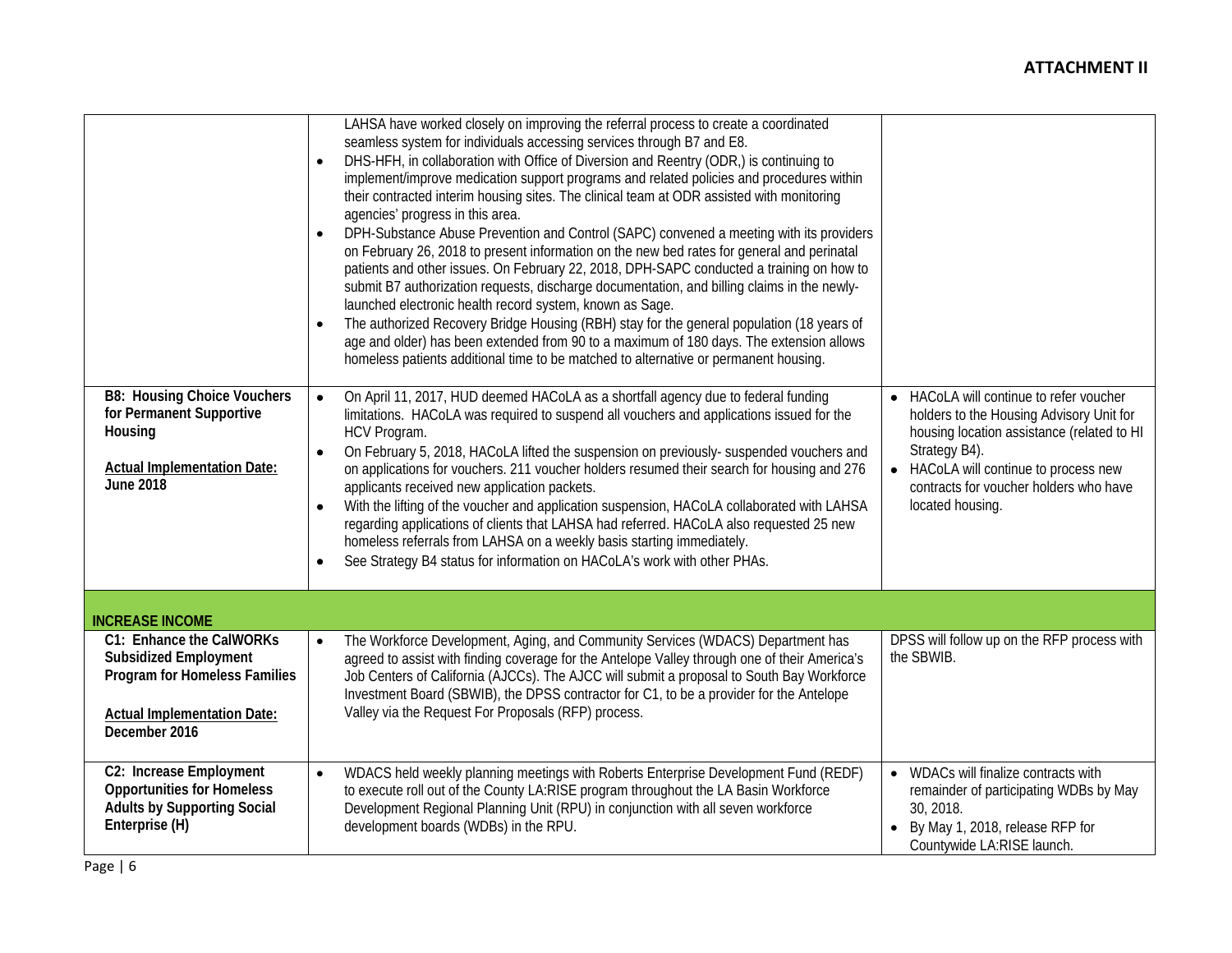### **ATTACHMENT II**

| <b>C2 Implementation Dates:</b><br>Phase 1 (County adoption of<br><b>Social Enterprise Preference</b><br>Program)<br>Actual - October 2016                                                                     | $\bullet$              | Efforts to develop and expand the capacity of the region's social enterprises (SEs) to provide<br>LA:RISE services continue. REDF has engaged an additional four SEs, adding to the 19 SEs<br>that were previously engaged. REDF is helping them to develop their fiscal and administrative<br>capacity to operate as an employment social enterprise that serves homeless individuals. In<br>addition, SE's were invited to participate in a series of fiscal trainings on cost allocation<br>delivered by the Auditor-Controller's Office in partnership with WDACS.                                                                                                                                                                |                  |                |                | Release WDB Directive by May 30, 2018.<br>$\bullet$<br>• REDF will continue moving forward in<br>identifying and assessing County-certified<br>Social Enterprises that are primed for<br>development into an ASO as part of the<br>implementation of C2. |
|----------------------------------------------------------------------------------------------------------------------------------------------------------------------------------------------------------------|------------------------|---------------------------------------------------------------------------------------------------------------------------------------------------------------------------------------------------------------------------------------------------------------------------------------------------------------------------------------------------------------------------------------------------------------------------------------------------------------------------------------------------------------------------------------------------------------------------------------------------------------------------------------------------------------------------------------------------------------------------------------|------------------|----------------|----------------|----------------------------------------------------------------------------------------------------------------------------------------------------------------------------------------------------------------------------------------------------------|
| Phase 2 [Complete Feasibility<br>Study, assessing capacity of<br>Social Enterprises to perform<br>as Alternative Staffing<br>Organizations (ASOs)]<br>Target - September 2018                                  | $\bullet$              | To better allow for SE capacity building to effectively implement the LA:RISE model region-<br>wide, the countywide launch of LA:RISE has been delayed until June 2018.<br>WDACS developed materials necessary for procurement of SE to roll out LA County<br>LA:RISE.<br>WDACs developed a Policy and Program Directive to the AJCCs and to remaining WDBs on<br>required tasks and instructions for implementing LA County LA:RISE, as well as all materials                                                                                                                                                                                                                                                                        |                  |                |                |                                                                                                                                                                                                                                                          |
| Phase 3: (Place DPSS<br><b>Transitional Subsidized</b><br>Employment (TSE) participants<br>with ASO <sub>S</sub> )<br>Target - September 2018<br>(pending results of Phase 2)<br>C7: Subsidized Employment for | $\bullet$<br>$\bullet$ | necessary to amend participating AJCC contracts/ WDACS' contracts with WDBs to<br>implement LA County LA:RISE.<br>Verdugo WDB proposed to serve 13 individuals with Measure H funding. To date, Verdugo<br>has enrolled the first cohort of six individuals into their subsidized employment program and<br>WIOA. The second and final cohort of seven individuals is scheduled to start April 9, 2018. All<br>participants are scheduled to complete their employment program by early June 2018.<br>Proposals from two other WDBs were modified to reflect the revised WDB employment<br>program for homeless individuals in March and funding will be released by May 2018. Funds<br>will carry over so WDB's can execute program. |                  |                |                |                                                                                                                                                                                                                                                          |
| Homeless Adults (H)<br><b>C7 Implementation Dates:</b><br>Phase 1 (Scale LA:RISE model):<br>Actual - July 2017<br>Phase 2 (Implement LA:RISE<br>Countywide)                                                    | $\bullet$              | WDACS hosted a Social Enterprise Outreach and Orientation event on March 22, 2018.<br>Department representatives provided information on how an organization can be certified as<br>an SE by the Department of Consumer and Business Affairs, the benefits of certification, and<br>how to apply for the Request for Statement of Qualifications (RFSQ) to get on the WDACS<br>Social Enterprise Master Agreement list. There were 37 organizations registered for the<br>event, including for-profit, non-profit, and faith-based organizations.                                                                                                                                                                                     |                  |                |                |                                                                                                                                                                                                                                                          |
| Target July 2018                                                                                                                                                                                               |                        |                                                                                                                                                                                                                                                                                                                                                                                                                                                                                                                                                                                                                                                                                                                                       |                  |                |                |                                                                                                                                                                                                                                                          |
| C3: Expand Targeted<br><b>Recruitment and Hiring Process</b><br>to Homeless/Recently<br>Homeless People to increase<br><b>Access to County Jobs</b>                                                            | $\bullet$<br>$\bullet$ | Utilizing the Department's TempLA Registry, the Department of Human Resources (DHR)<br>has increased the hiring of previously homeless individuals from 16 to 21.<br>Hired individuals are on temporary assignment in the following departments: DCFS (2), DHR<br>(2), DMH (6), Probation (1), Public Library (1), DPSS (6), and Public Works (3).                                                                                                                                                                                                                                                                                                                                                                                    |                  |                |                | DHR will continue to expand its network and<br>outreach to Community Based Organizations<br>(CBOs) and SE Agencies to promote County<br>employment opportunities by developing<br>strong and lasting partnerships with the                               |
| <b>Actual Implementation Dates:</b>                                                                                                                                                                            |                        | <b>Department Temp</b><br>Assignment                                                                                                                                                                                                                                                                                                                                                                                                                                                                                                                                                                                                                                                                                                  | As of 9/30/17    | As of 12/31/17 | As of 3/31/18  | County departments.                                                                                                                                                                                                                                      |
| Phase I: October 2016                                                                                                                                                                                          |                        | <b>DCFS</b>                                                                                                                                                                                                                                                                                                                                                                                                                                                                                                                                                                                                                                                                                                                           | $\boldsymbol{6}$ | $5^*$          | $2^*$          |                                                                                                                                                                                                                                                          |
| Phase II: May 2017                                                                                                                                                                                             |                        | Fire                                                                                                                                                                                                                                                                                                                                                                                                                                                                                                                                                                                                                                                                                                                                  | $\mathbf 0$      |                | $0^*$          |                                                                                                                                                                                                                                                          |
|                                                                                                                                                                                                                |                        | <b>DHR</b>                                                                                                                                                                                                                                                                                                                                                                                                                                                                                                                                                                                                                                                                                                                            | $\mathbf 0$      | $\overline{2}$ | $\overline{2}$ |                                                                                                                                                                                                                                                          |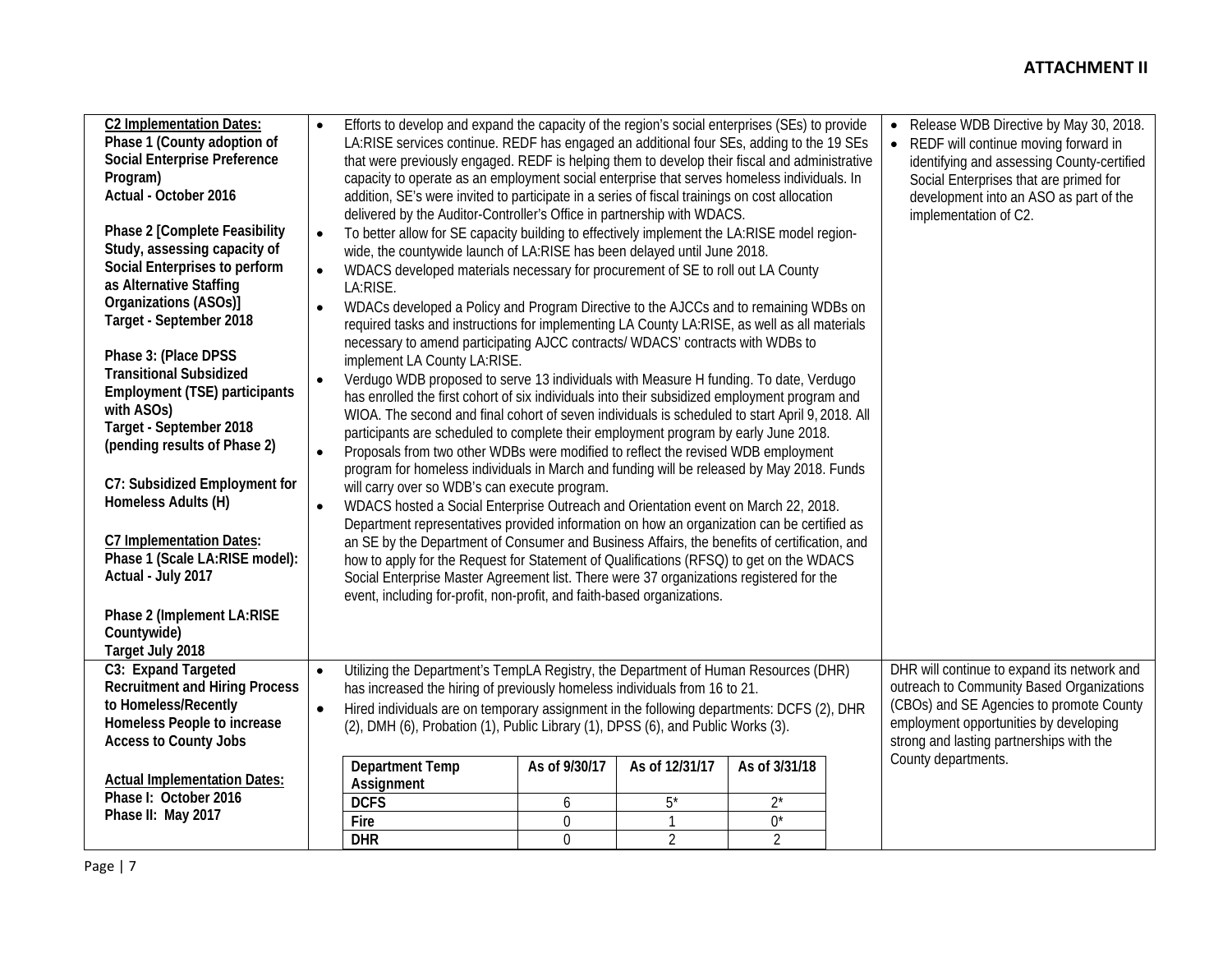|                                     |           | <b>DMH</b>                                                                                       |                |                | 6 |                                           |
|-------------------------------------|-----------|--------------------------------------------------------------------------------------------------|----------------|----------------|---|-------------------------------------------|
|                                     |           | Probation                                                                                        | $\mathbf 0$    | 0              |   |                                           |
|                                     |           | <b>Public Library</b>                                                                            | $\mathbf 0$    | 0              | 1 |                                           |
|                                     |           | <b>DPSS</b>                                                                                      | 4              | 5              | 6 |                                           |
|                                     |           | <b>Public Works</b>                                                                              | $\overline{2}$ | $\overline{2}$ | 3 |                                           |
|                                     |           | *Decreases in number of participants occur where participants' assignments have ended.           |                |                |   |                                           |
|                                     | $\bullet$ | CEO approved the following additional departments to participate in the TempLA pilot             |                |                |   |                                           |
|                                     |           | program: Agricultural Commissioner/Weights and Measures, District Attorney, Executive            |                |                |   |                                           |
|                                     |           | Office of the Board, Public Defender, and Treasurer Tax Collector.                               |                |                |   |                                           |
|                                     |           |                                                                                                  |                |                |   |                                           |
| C4/C5/C6: Countywide Benefits       | $\bullet$ | DHS staff, in collaboration with DPSS, DMH, and Inner-City Law Center, held a 5-day CBEST        |                |                |   | • Complete coordination with Homeless     |
| <b>Entitlement Services Teams</b>   |           | "Bootcamp" for contracted staff in January-February 2018.                                        |                |                |   | Adult System of Care (targeting June      |
| $(CBEST)$ $(H)$ :                   | $\bullet$ | Department of Military and Veterans Affairs (DMVA) provided a Veterans Benefits In-Service       |                |                |   | 2018)                                     |
|                                     |           | Training for CBEST teams in March 2018.                                                          |                |                |   | • Complete coordination with Health and   |
| C4: Establish a Countywide SSI      | $\bullet$ | Veteran Benefits Screening 101 was provided for CBEST teams in March 2018.                       |                |                |   | Mental Health Agency Systems of Care      |
| <b>Advocacy Program for People</b>  | $\bullet$ | DHS staff in collaboration with DMH and Inner-City Law Center developed new field-based          |                |                |   | (targeting September 2018)                |
| <b>Experiencing Homelessness or</b> |           | methodologies to assist the CBEST advocates to strategize and complete complex disability        |                |                |   | Complete coordination with Children's and |
| at Risk of Homelessness             |           | cases, including weekly or bi-weekly case conferencing and monthly application clinics. Case     |                |                |   | TAY Systems of Care (targeting            |
|                                     |           | conferencing includes presentation of new and complex cases by the CBEST advocates to the        |                |                |   | December 2018)                            |
| C5: Establish a Countywide          |           | clinical and legal team for purposes of identifying the best strategy for each case. Application |                |                |   |                                           |
| <b>Veterans Benefits Advocacy</b>   |           | clinics occur in two SPAs each week and are focused on completing documents and conducting       |                |                |   |                                           |
| Program for Veterans                |           | final quality review of applications prior to submission.                                        |                |                |   |                                           |
| <b>Experiencing Homelessness or</b> | $\bullet$ | DHS continues to engage stakeholders, such as DMVA, DPSS, LASD, DMH, Social Security             |                |                |   |                                           |
| at Risk of Homelessness             |           | Administration (SSA), Veterans Administration (VA), and the California Department of Social      |                |                |   |                                           |
|                                     |           | Services (CDSS) in both monthly and quarterly meetings through various presentations and         |                |                |   |                                           |
| C6: Targeted SSI Advocacy for       |           | trainings on CBEST.                                                                              |                |                |   |                                           |
| <b>Inmates</b>                      | $\bullet$ | LA County was awarded \$17.2 million from the State of California for Housing and Disability     |                |                |   |                                           |
|                                     |           | Assistance Program (HDAP) and the Board approved acceptance of these funds on April 10,          |                |                |   |                                           |
| <b>Actual Implementation Date:</b>  |           | 2018. HDAP funding is available through June 2020.                                               |                |                |   |                                           |
| April 2017                          | $\bullet$ | DHS established referral pathways with ODR and began piloting new referral pathways for          |                |                |   |                                           |
|                                     |           | "High Level of Care" clients in Board and Care facilities.                                       |                |                |   |                                           |
|                                     | $\bullet$ | CBEST teams launched Organizational Representative Payee Services on February 1, 2018,           |                |                |   |                                           |
|                                     |           | although actual representation is subject to approval by SSA when the first client is identified |                |                |   |                                           |
|                                     |           | and brought into SSA offices.                                                                    |                |                |   |                                           |
|                                     | $\bullet$ | DMH began co-location of CBEST-dedicated Consultation and Record Retrieval Evaluation            |                |                |   |                                           |
|                                     |           | Services clinicians in DMH directly-operated clinics.                                            |                |                |   |                                           |
|                                     |           |                                                                                                  |                |                |   |                                           |
|                                     |           |                                                                                                  |                |                |   |                                           |
|                                     |           |                                                                                                  |                |                |   |                                           |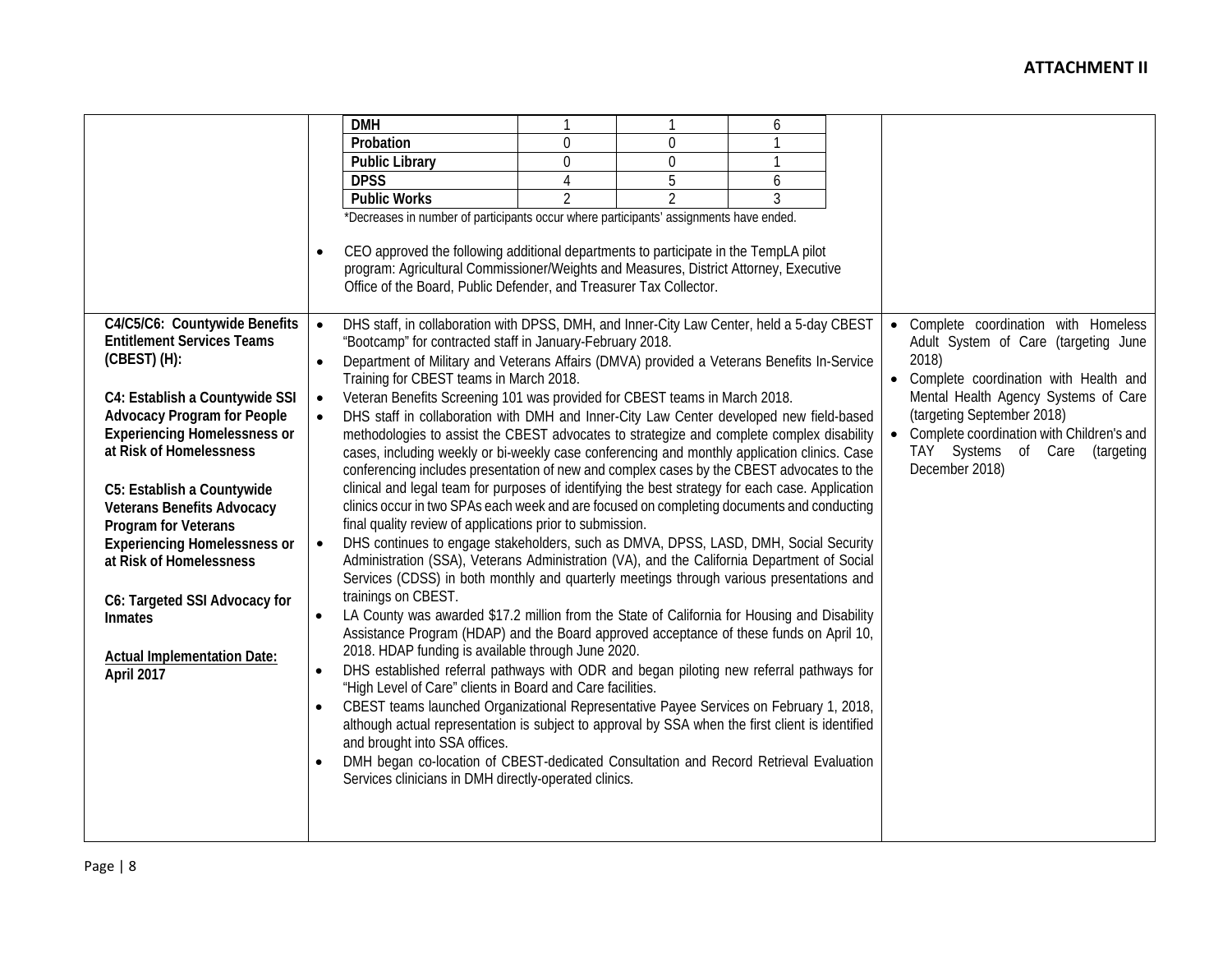÷

| PROVIDE CASE MANAGEMENT AND SERVICES                                                                                                                                                        |                                                                                                                                                                                                                                                                                                                                                                                                                                                                                                                                                                                                                                                                                                                                                                                                                                                                                                                                                                                                                                                                                                                                                                                                                                                                                                                                                                                                                                                                                                                                                                                                                                                                                                                                  |                                                                                                                                                                                                                                                                                                                                                                 |
|---------------------------------------------------------------------------------------------------------------------------------------------------------------------------------------------|----------------------------------------------------------------------------------------------------------------------------------------------------------------------------------------------------------------------------------------------------------------------------------------------------------------------------------------------------------------------------------------------------------------------------------------------------------------------------------------------------------------------------------------------------------------------------------------------------------------------------------------------------------------------------------------------------------------------------------------------------------------------------------------------------------------------------------------------------------------------------------------------------------------------------------------------------------------------------------------------------------------------------------------------------------------------------------------------------------------------------------------------------------------------------------------------------------------------------------------------------------------------------------------------------------------------------------------------------------------------------------------------------------------------------------------------------------------------------------------------------------------------------------------------------------------------------------------------------------------------------------------------------------------------------------------------------------------------------------|-----------------------------------------------------------------------------------------------------------------------------------------------------------------------------------------------------------------------------------------------------------------------------------------------------------------------------------------------------------------|
| D1: Model Employment<br><b>Retention Support Program</b><br><b>Actual Implementation Dates:</b><br>Phase 1: January 2017<br>(DPSS Lead)<br>Phase 2: July 2017 and on-<br>going (WDACS Lead) | WDACS has continued its efforts in launching LA County's LA:RISE program and has<br>embedded Strategy D1 in its C2/C7 strategies by including intensive employment retention as<br>a key element of LA County LA:RISE.                                                                                                                                                                                                                                                                                                                                                                                                                                                                                                                                                                                                                                                                                                                                                                                                                                                                                                                                                                                                                                                                                                                                                                                                                                                                                                                                                                                                                                                                                                           | Implementation of LA County LA:RISE<br>$\bullet$<br>in July 2018.<br>WDACS is working with CEO and other<br>$\bullet$<br>partners to refine a strategy for<br>implementing the employment retention<br>support program for all homeless-<br>focused employment programs,<br>countywide. An intensive strategy<br>session is planned for summer or fall<br>2018. |
| D2: Expand Jail In Reach (H)<br><b>Actual Implementation Date:</b><br>January 2017                                                                                                          | Monthly D2 planning/collaboration meetings were held during this quarter in conjunction with<br>$\bullet$<br>the ODR service provider monthly meetings that include the four in-reach agencies and staff<br>from HFH, ODR, Sheriff's Department, and DHS-Correctional Health.<br>D2 case conference meetings implemented in the prior quarter continued during this period<br>$\bullet$<br>with each of the in-reach agencies. Individual client cases are discussed to troubleshoot and<br>collaborate on case planning and services. Meetings are scheduled every two weeks.<br>New protocols were implemented at the end of this period to enhance tracking of data and<br>$\bullet$<br>program metrics. An interview worksheet was developed for agency case managers to track<br>data metrics at client visits in the jail and the community. These are submitted weekly to the<br>DHS D2 Clinical Social Workers.<br>New protocols were also implemented with HFH to allow D2 referrals for permanent<br>$\bullet$<br>supportive housing slots for clients meeting the traditional HFH eligibility criteria of chronic,<br>complex health, or mental health conditions along with a history of utilization of DHS<br>hospitals, emergency rooms, or clinics.<br>The CBEST SSI advocacy program expanded to include on-site services at LA County jail<br>facilities and D2 staff has already started referring clients.<br>This reporting period marked the implementation of the change in focus of D2 from the<br>Vulnerability Index - Service Prioritization Decision Tool (VI-SPDAT) assessments to ongoing<br>case management and the development of a more cohesive team model between DHS D2<br>staff and D2 CBOs. | • In-reach agencies to continue recruitment<br>for vacant case manager positions.<br>• Complete training of new DHS Clinical<br>Social Worker.<br>• Further increase connections to<br>community resources.                                                                                                                                                     |
| D3: Supportive Service<br><b>Standards for Subsidized</b><br>Housing<br><b>Target Implementation Date:</b><br><b>July 2018</b>                                                              | A baseline matrix of supportive services and services flow chart has been drafted and needs<br>$\bullet$<br>to be reviewed by the D3 Workgroup members and updated accordingly.<br>LAHSA will invite the smaller public housing authorities in the County to encourage their<br>$\bullet$<br>participation in the process of developing standards for supportive services in<br>subsidized/permanent supportive housing.                                                                                                                                                                                                                                                                                                                                                                                                                                                                                                                                                                                                                                                                                                                                                                                                                                                                                                                                                                                                                                                                                                                                                                                                                                                                                                         | • LAHSA is currently working to schedule<br>a meeting of County Department<br>representatives and other stakeholders<br>for May 2018.<br>• In addition, LAHSA will set up community<br>meetings to gather input from permanent<br>supportive housing (PSH) provider                                                                                             |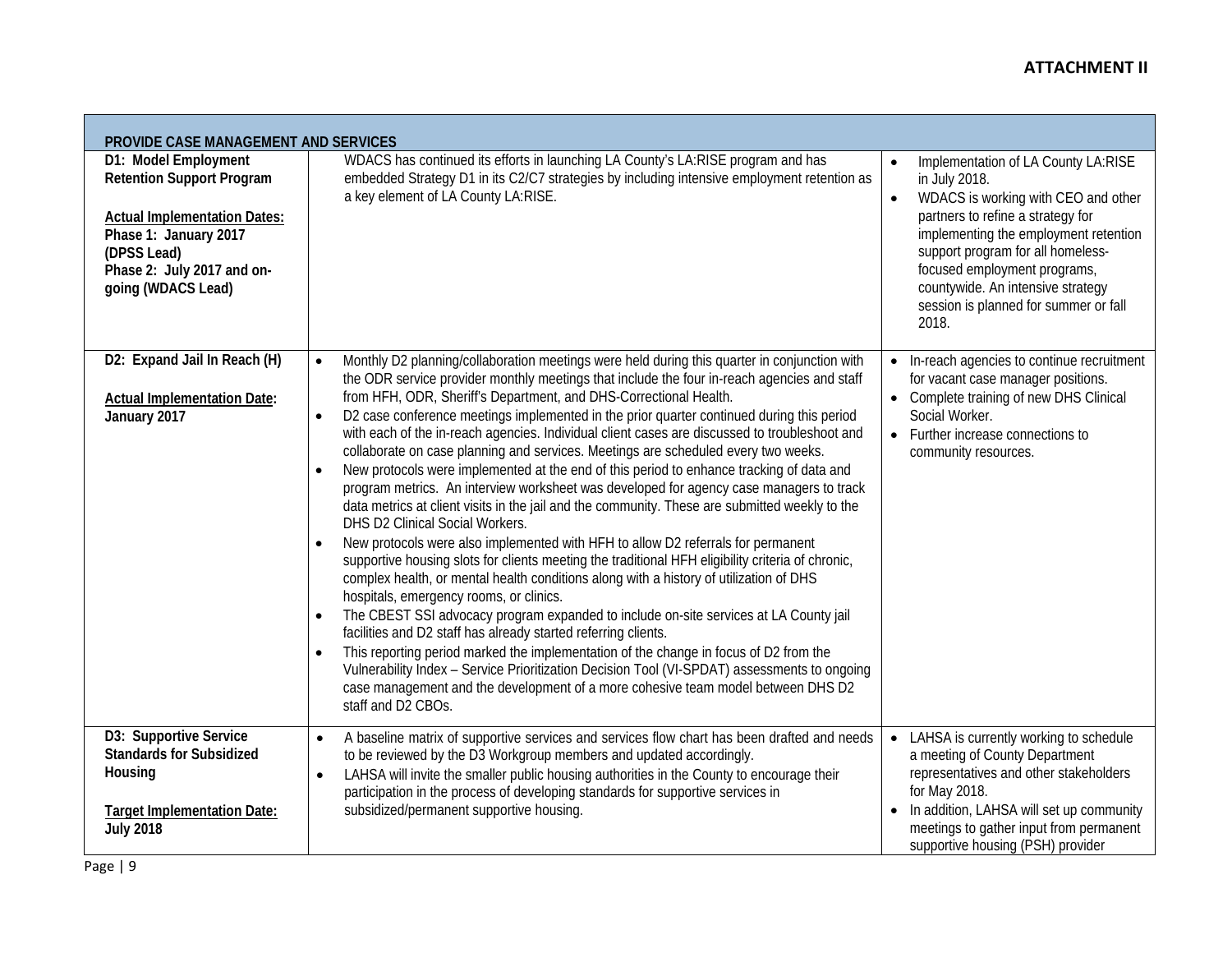|                                                                                                                                                                                                                                                                                                                                                                                                                                          | Given the importance of including all the housing authorities in the County, it is recommended<br>$\bullet$<br>that the target implementation date for both City Strategy 4E and D3 be extended to July<br>2018.                                                                                                                                                                                                                                                                                                                                                                                                                                                                                                                                                                                                                        | agencies and PSH residents with lived<br>experience.                                                                                                                                                                                                                                                                                                                                                                            |
|------------------------------------------------------------------------------------------------------------------------------------------------------------------------------------------------------------------------------------------------------------------------------------------------------------------------------------------------------------------------------------------------------------------------------------------|-----------------------------------------------------------------------------------------------------------------------------------------------------------------------------------------------------------------------------------------------------------------------------------------------------------------------------------------------------------------------------------------------------------------------------------------------------------------------------------------------------------------------------------------------------------------------------------------------------------------------------------------------------------------------------------------------------------------------------------------------------------------------------------------------------------------------------------------|---------------------------------------------------------------------------------------------------------------------------------------------------------------------------------------------------------------------------------------------------------------------------------------------------------------------------------------------------------------------------------------------------------------------------------|
| D4: Regional Integrated Re-<br>entry Networks - Homeless<br>Focus (H)<br><b>Target Implementation Date:</b><br>TBD: New date will be identified<br>after the DHS, LASD, and CEO-<br>HI meeting                                                                                                                                                                                                                                           | A proposal was submitted to the CEO-HI lead recommending that the funds be used to provide<br>permanent supportive housing slots dedicated for individuals experiencing homelessness who<br>are re-entering the community from jail or prison. A meeting is currently being scheduled to<br>discuss this proposal.<br>With large contracts being initiated for efforts through the WPC Re-entry program and ODR to<br>$\bullet$<br>serve the re-entry population through community based organizations, it is expected that there<br>will be a sufficient supply of intensive case management services available for this population,<br>including assistance with housing navigation. However; the main gap that exists is the lack of<br>dedicated permanent supportive housing slots for re-entry clients experiencing homelessness. | A meeting between DHS, LASD, and the<br>CEO-HI to discuss the reprogramming<br>proposal is forthcoming.                                                                                                                                                                                                                                                                                                                         |
| D5: Support for Homeless<br><b>Case Managers</b><br><b>Implementation Dates:</b><br>Actual: December 2016-March<br>2018: DMH, Public Library,<br>Department of Consumer and<br><b>Business Affairs (DCBA),</b><br>Alternate Public Defender,<br>Public Defender, and Child<br><b>Support Services Department</b><br>(CSSD)<br>Target Summer 2018 - for<br>remaining applicable County<br>Departments where referrals<br>are appropriate. | The CEO and LAHSA continue to focus on providing individual TA to County departments<br>$\bullet$<br>implementing the referral and co-location process in coordination with the CES.<br>DMH, Public Libraries, DCBA, Alternate Public Defender, Public Defender, and CSSD are<br>$\bullet$<br>actively submitting referrals to the CES.<br>LAHSA and the CEO-HI held a D5 training in April 2018 and will host another in May 2018<br>$\bullet$<br>for County department staff.<br>A new older adults pilot between the CES outreach agencies and four meal sites operated<br>$\bullet$<br>by WDACS and the City of LA Aging Department will be implemented in May 2018. The<br>purpose is to connect older adults accessing meal programs with the homeless services<br>delivery system.                                               | D5 trainings will continue so County<br>$\bullet$<br>department staff can make referrals for<br>homeless clients.<br>The older adults pilot will continue to<br>$\bullet$<br>allow the partners to explore ways in<br>which the older adults system and<br>homeless services system can support<br>one another.<br>Two CES providers will be co-located<br>$\bullet$<br>at the central WDACS Adult Protective<br>Services site. |
| D6: Criminal Record Clearing<br>Project (H)<br><b>Actual Implementation Date:</b><br>January 2018                                                                                                                                                                                                                                                                                                                                        | During this reporting period, 18 record clearing projects were convened at community-based<br>$\bullet$<br>and government agencies and Homeless Connect events throughout the County.<br>A total of 115 total Petitions for Dismissal/Reduction were submitted and 53 were granted.<br>$\bullet$<br>During this reporting period, the Public Defender purchased and equipped two vehicles to be<br>$\bullet$<br>available for various events and locations across the County to clear criminal records.                                                                                                                                                                                                                                                                                                                                 | • Formalize a collaboration with the LA<br>City Attorney's Office Homeless Court<br>program under Strategy D6.<br>• Continue to schedule criminal record<br>clearing events with CBOs and<br>government agencies<br>• Continue development of Homelessness<br>status data field in the Client Case                                                                                                                              |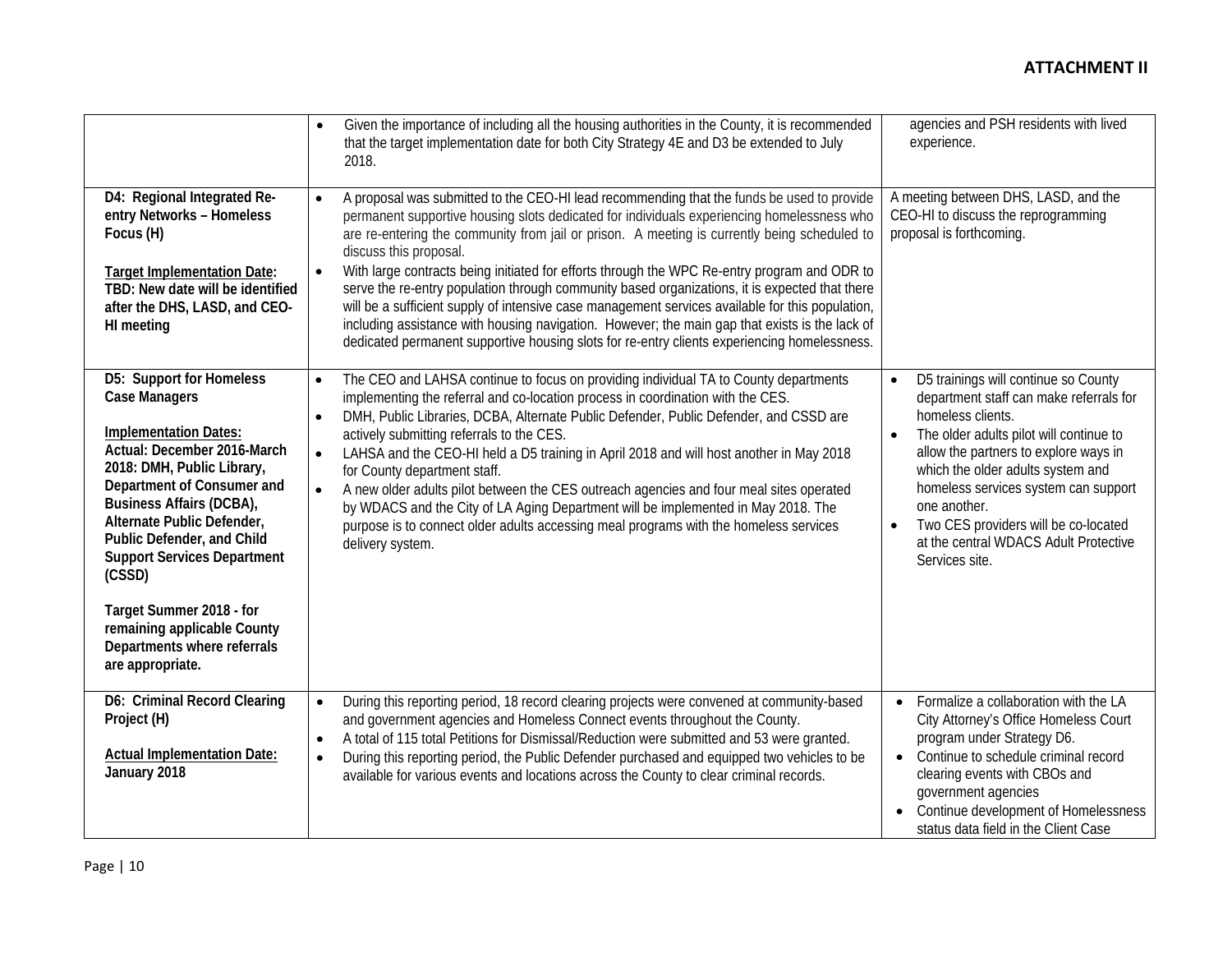|                                                                                                                                                                                                                                                                                               |                                                                                                                                                                                                                                                                                                                                                                                                                                                                                                                      | Management System and integration of<br>HMIS Data with current data base.<br>Continue collaboration with D5 (Support<br>for Case Managers) strategy leads to<br>ensure D6 clients benefit from D5 case<br>management processes.<br>The two vehicles will be ready for use in<br>mid-May 2018.                                                                                                                                                                                                                                                                                                                                                                                                         |
|-----------------------------------------------------------------------------------------------------------------------------------------------------------------------------------------------------------------------------------------------------------------------------------------------|----------------------------------------------------------------------------------------------------------------------------------------------------------------------------------------------------------------------------------------------------------------------------------------------------------------------------------------------------------------------------------------------------------------------------------------------------------------------------------------------------------------------|-------------------------------------------------------------------------------------------------------------------------------------------------------------------------------------------------------------------------------------------------------------------------------------------------------------------------------------------------------------------------------------------------------------------------------------------------------------------------------------------------------------------------------------------------------------------------------------------------------------------------------------------------------------------------------------------------------|
| D7: Provide Services and<br><b>Rental Subsidies for Permanent</b><br><b>Supportive Housing (PSH)</b><br><b>Actual Implemented Date:</b><br><b>July 2017</b>                                                                                                                                   | DHS entered into 21 new Intensive Case Management Services (ICMS) work orders.<br>$\bullet$<br>DMH finalized recommendations for Housing Full Service Partnerships (FSP) contracts.<br>$\bullet$<br>DPH-SAPC has completed the recommended contract augmentation amounts for the Client<br>$\bullet$<br>Engagement and Navigation Services (CENS) providers.<br>DPH-SAPC has also developed a referral form that will be used by DMH, DHS and PSH staff<br>$\bullet$<br>for requesting SUD screenings and referrals. | • DPH-SAPC will complete augmentations<br>to service contracts by the third quarter of<br>Fiscal Year (FY) 2017-18. Upon approval,<br>DPH-SAPC will start implementing<br>services at PSH sites.<br>• In collaboration with the strategy co-leads,<br>DPH-SAPC will be selecting the CENS<br>providers during the third quarter of FY<br>2017-2018. Implementation plans will be<br>finalized including targets, development of<br>the CENS D7 Protocol, and launch CENS<br>services at PSH sites.<br>• The Health Agency has received an<br>allocation of tenant-based Section 8<br>vouchers from HACLA. A plan to release<br>these vouchers will be created to continue<br>to meet the goals of D7. |
| <b>CREATE A COORDINATED SYSTEM</b>                                                                                                                                                                                                                                                            |                                                                                                                                                                                                                                                                                                                                                                                                                                                                                                                      |                                                                                                                                                                                                                                                                                                                                                                                                                                                                                                                                                                                                                                                                                                       |
| E1: Advocate with Relevant<br><b>Federal and State Agencies to</b><br><b>Streamline Applicable</b><br><b>Administrative Processes for</b><br><b>SSI and Veterans Benefits</b><br><b>Actual Implementation Dates:</b><br>Advocacy with SSA - April 2017<br>Advocacy with VA - December<br>2017 | HI Team member appointed to West Los Angeles Veterans Affairs (West LA VA) Campus<br>$\bullet$<br>Oversight and Engagement Board continues to participate as ex-officio Board member and<br>provide input on the development of the West LA VA campus to strengthen access and<br>connection to resources.<br>• CBEST continues collaboration with the SSA to maximize effectiveness of working relationship<br>with SSA and streamline SSI application process for disabled homeless individuals.                   | • Continue collaboration with SSA and<br>monitoring of administrative processes<br>developed for CBEST.<br>• Continued collaboration with VA, DMVA,<br>veterans' service organizations, and DHS<br>to continue exploring opportunities for<br>enhanced partnership and collaboration to<br>identify specific opportunities to streamline<br>processes for applications for Veterans<br>benefits.                                                                                                                                                                                                                                                                                                      |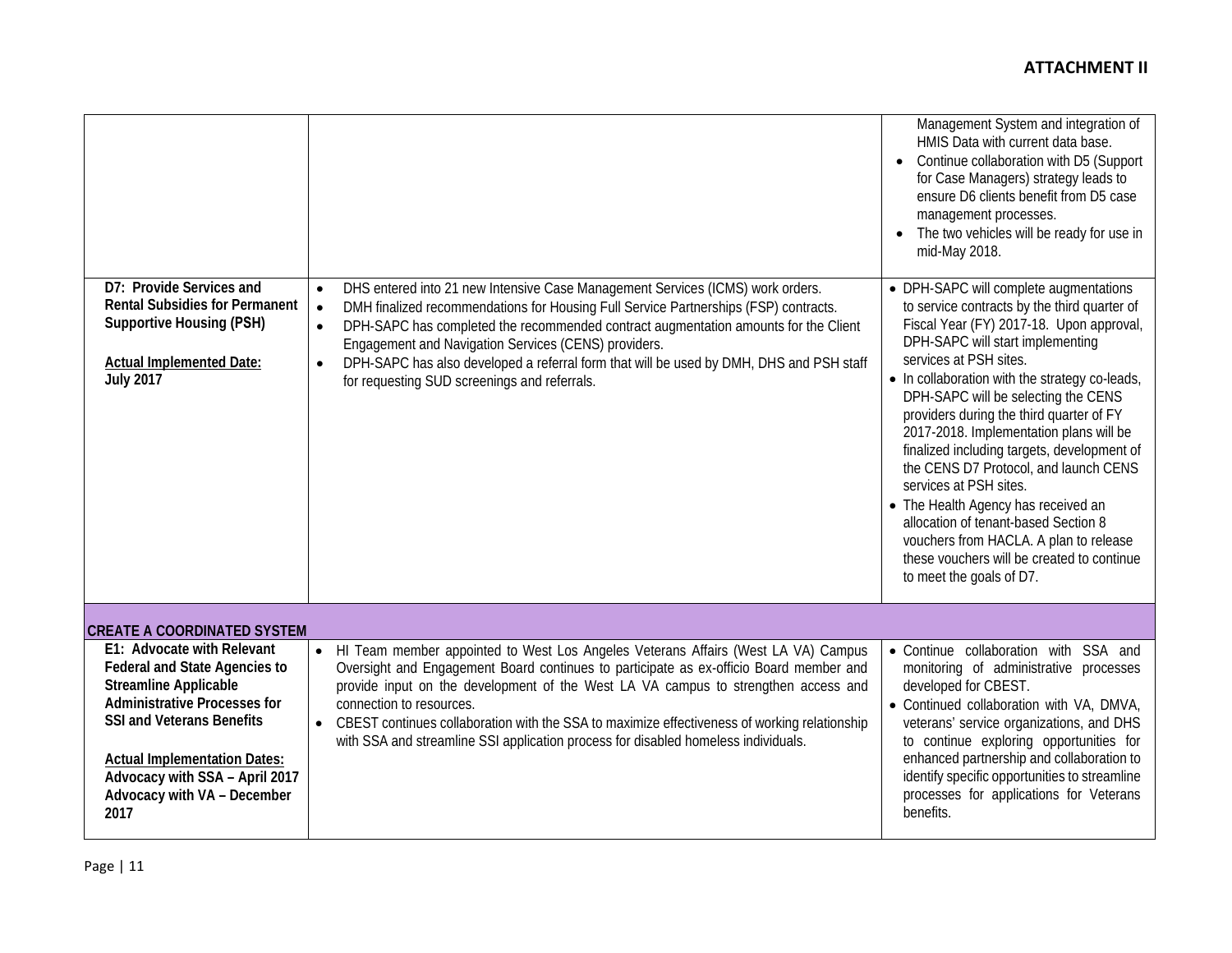| E2: Drug Medi-Cal Organized<br>Delivery System for Substance<br><b>Use Disorder Treatment</b><br><b>Services</b><br><b>Actual Implementation Date:</b><br><b>July 2017</b>                                                                                                                                                                                     | DPH-SAPC continued to engage in a range of implementation activities for the Drug Medi-Cal<br>$\bullet$<br>Organized Delivery System (DMC-ODS) including mandatory treatment provider meetings,<br>which are held monthly to deliver technical assistance and training, disseminate system-level<br>changes, describe treatment standards and expectations, and offer the provider network an<br>opportunity to communicate successes and challenges with System Transformation to<br>Advance Recovery and Treatment through an Organized Delivery System (START-ODS)<br>operations.<br>Participants included network providers, SB 82 Learning Collaborative, California Institute for<br>Behavioral Health Solutions (CIBHS), and Learning Collaborative consisting of provider<br>agencies.                                                                                                                                                                                                                                                                                                                                                                                                                                                                                                                            | DPH-SAPC will continue to work with CIBHS<br>to conduct regional workshops and<br>individualized technical assistance to<br>providers to support: 1) obtaining DMC-<br>certification; and 2) improving business<br>capacity and treatment delivery.                                                                      |
|----------------------------------------------------------------------------------------------------------------------------------------------------------------------------------------------------------------------------------------------------------------------------------------------------------------------------------------------------------------|---------------------------------------------------------------------------------------------------------------------------------------------------------------------------------------------------------------------------------------------------------------------------------------------------------------------------------------------------------------------------------------------------------------------------------------------------------------------------------------------------------------------------------------------------------------------------------------------------------------------------------------------------------------------------------------------------------------------------------------------------------------------------------------------------------------------------------------------------------------------------------------------------------------------------------------------------------------------------------------------------------------------------------------------------------------------------------------------------------------------------------------------------------------------------------------------------------------------------------------------------------------------------------------------------------------------------|--------------------------------------------------------------------------------------------------------------------------------------------------------------------------------------------------------------------------------------------------------------------------------------------------------------------------|
| E3: Creating Partnerships for<br><b>Effective Access and Utilization</b><br>of ACA Services by People<br><b>Experiencing Homelessness</b><br><b>Target Implementation Dates:</b><br>The remaining WPC program<br>components will be<br>implemented in Summer 2018.<br><b>Strategies involving Health</b><br>Home opportunities will be<br>implemented in 2019. | Fifteen out of 16 WPC programs are implemented, including five for high-risk homeless<br>$\bullet$<br>populations, two for justice-involved populations, three for individuals with serious mental<br>illnesses, programs for high-risk pregnant woman, individuals with substance use disorder<br>and those with chronic medical conditions who have frequent hospital admissions, and a legal<br>medical partnership program.<br>Medical Legal Partnership has been launched. WPC's partner attorneys, coordinated through<br>$\bullet$<br>the lead agency, Neighborhood Legal Services of Los Angeles, work with care team members<br>to address participants' legal issues related to housing, public benefits, family law, health care<br>access, income, food stability, etc.<br>The Comprehensive Health Accompaniment and Management Platform (CHAMP), which<br>$\bullet$<br>contains WPC enrollments, demographics, screens and assessments, care plans, and<br>program-related encounter information, continues to undergo design improvements with the<br>goal to streamline the client platform to reduce barriers for program placement, improve client<br>care, and increase data quality.<br>Data use agreements with the Health Plans are almost finalized and will be modified for<br>CBO <sub>S</sub> . | The WPC juvenile justice program will<br>be implemented in the next few months.<br>Integration of the WPC and HFH's<br>CHAMP databases will be finalized.<br>Program improvement efforts across all<br>WPC programs to build capacity,<br>increase enrollments, and improve care<br>coordination will continue.          |
| E4: First Responders training<br><b>Actual Implementation Date:</b><br>October 2016                                                                                                                                                                                                                                                                            | A First Responders curriculum follow-up meeting was convened with LAHSA to discuss the<br>$\bullet$<br>training curriculum overview.<br>LAHSA and LASD meet quarterly to review process/curriculum to ensure continued efficacy<br>$\bullet$<br>of the training and LAHSA's role co-teaching Module One, "Understanding the Homeless."<br>During this reporting period LASD's Homeless Outreach Services Team (HOST) conducted<br>$\bullet$<br>nine training sessions with LASD patrol personnel, various local law enforcement agencies,<br>and Los Angeles City staff.<br>During this reporting period, HOST lead Sheriff lieutenant attended meetings with LASD<br>station personnel, local law enforcement agencies, State law enforcement, local business<br>leaders, city councils, and city staff, and spoke on four panels to educate attendees about<br>available outreach services and First Responders Training.                                                                                                                                                                                                                                                                                                                                                                                               | • Additional HOST trainings have been<br>scheduled for April 11 and 25; May 9, 23<br>and 30; and June 13, 2018.<br>The Homeless First Responder training<br>session, conducted as a part of Patrol<br>School was held for the first time on<br>November 27, 2017. An additional class<br>will take place on May 8, 2018. |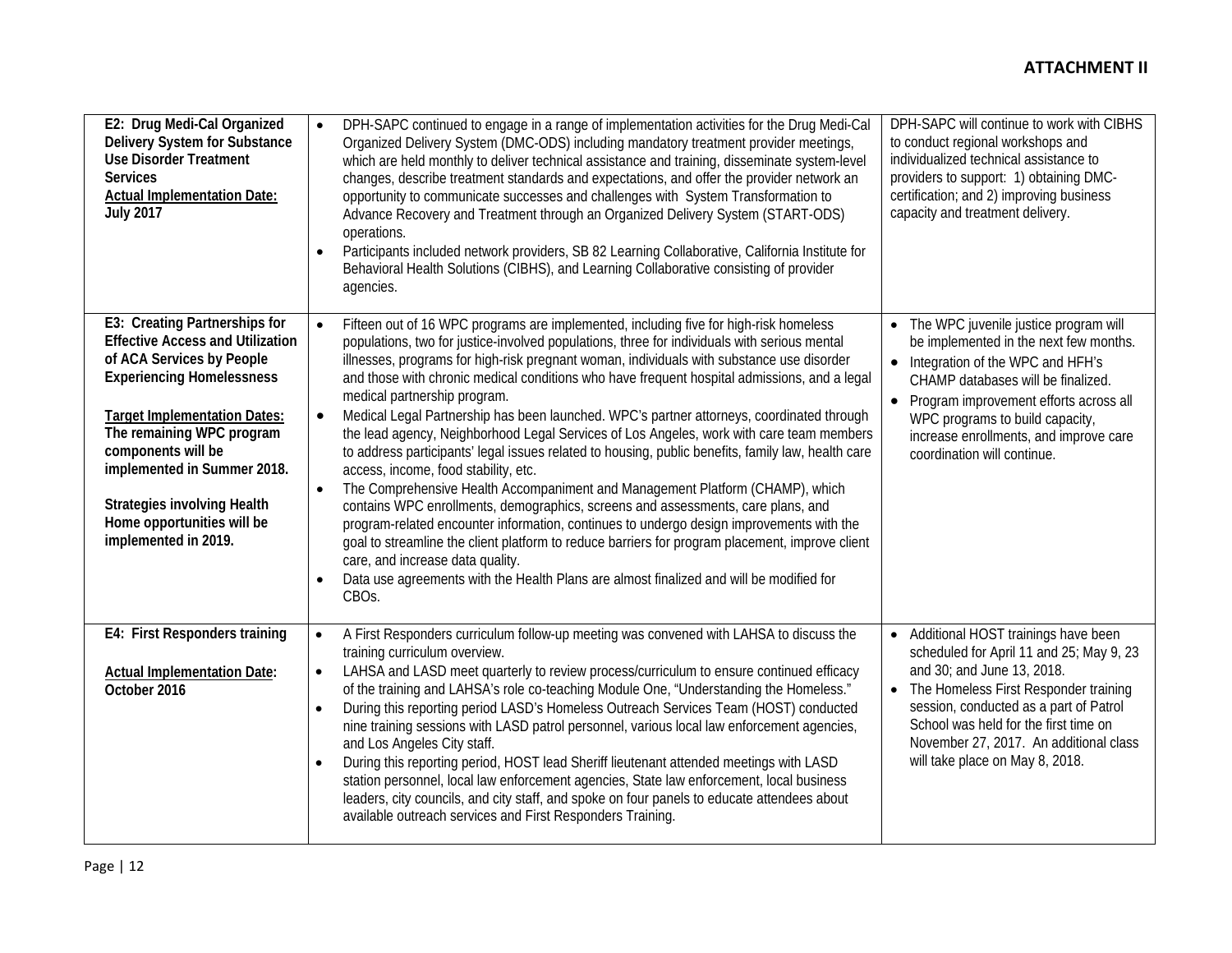| E5: Decriminalization Policy                                                                     | LASD's Homeless Policy implemented on January 1, 2017.                                                                                                                                                                                                                                                                                                                                                                                                                                                                                                                                                                                                                                                                                                                                                                                                                                                                                                                                                                                                                                                                                                                                                                                                                                                                                                                                                                                                                                                                                                                                                                                                                                                                                                                                                                                                                                                                                                                                                                                                                                                                                                                                                                                                                                                                                                              | LASD will continue to disseminate Homeless<br>Policy and Newsletter to all Department                                                                                                                                                                                                                                                                                                                                                                                                                                                                                                                                                                                                                                                                                                                                                                                                                                                                                                                                                                                                                                                                                                                                                                                                               |
|--------------------------------------------------------------------------------------------------|---------------------------------------------------------------------------------------------------------------------------------------------------------------------------------------------------------------------------------------------------------------------------------------------------------------------------------------------------------------------------------------------------------------------------------------------------------------------------------------------------------------------------------------------------------------------------------------------------------------------------------------------------------------------------------------------------------------------------------------------------------------------------------------------------------------------------------------------------------------------------------------------------------------------------------------------------------------------------------------------------------------------------------------------------------------------------------------------------------------------------------------------------------------------------------------------------------------------------------------------------------------------------------------------------------------------------------------------------------------------------------------------------------------------------------------------------------------------------------------------------------------------------------------------------------------------------------------------------------------------------------------------------------------------------------------------------------------------------------------------------------------------------------------------------------------------------------------------------------------------------------------------------------------------------------------------------------------------------------------------------------------------------------------------------------------------------------------------------------------------------------------------------------------------------------------------------------------------------------------------------------------------------------------------------------------------------------------------------------------------|-----------------------------------------------------------------------------------------------------------------------------------------------------------------------------------------------------------------------------------------------------------------------------------------------------------------------------------------------------------------------------------------------------------------------------------------------------------------------------------------------------------------------------------------------------------------------------------------------------------------------------------------------------------------------------------------------------------------------------------------------------------------------------------------------------------------------------------------------------------------------------------------------------------------------------------------------------------------------------------------------------------------------------------------------------------------------------------------------------------------------------------------------------------------------------------------------------------------------------------------------------------------------------------------------------|
| <b>Actual Implementation Date:</b><br>January 2017                                               |                                                                                                                                                                                                                                                                                                                                                                                                                                                                                                                                                                                                                                                                                                                                                                                                                                                                                                                                                                                                                                                                                                                                                                                                                                                                                                                                                                                                                                                                                                                                                                                                                                                                                                                                                                                                                                                                                                                                                                                                                                                                                                                                                                                                                                                                                                                                                                     | personnel.                                                                                                                                                                                                                                                                                                                                                                                                                                                                                                                                                                                                                                                                                                                                                                                                                                                                                                                                                                                                                                                                                                                                                                                                                                                                                          |
| E6: Countywide Outreach<br>System (H)<br><b>Actual Implementation Date:</b><br><b>March 2017</b> | LAHSA and the Health Agency continued to host meetings with E6 contract agencies to<br>discuss multi-disciplinary team (MDT) implementation and outreach coordination plans for<br>each SPA to develop a comprehensive plan to ensure coverage of the entire SPA and to<br>enhance outreach coordination.<br>LAHSA completed the design and internal testing of the Los Angeles Homeless Outreach<br>$\bullet$<br>Portal (LA-HOP) in mid-March. Training for the portal was held in late March for more than<br>250 outreach workers and all Outreach Coordinators. A webinar/training was conducted in<br>March 2018, which was recorded and a manual was created to enable new outreach team<br>members to be trained.<br>The Health Agency and LAHSA continued to meet with County and City Departments and<br>$\bullet$<br>other key partners to discuss ways to better work together and provide outreach capacity.<br>For example:<br>accessing interim/bridge/crisis housing beds and linking to DMH services;<br>$\circ$<br>coordinating street-based teams and DPH nurses to provide Hepatitis A education and<br>$\Omega$<br>vaccination across all SPAs; and<br>working closely with LA County and City Fire to address Fire Safety issues in both Very<br>$\circ$<br>High Fire Hazard Severity Zones and other areas of concern.<br>On March 15, 2018, LAHSA and the Health Agency had the kick-off meeting to plan<br>collaborative training for all newly- hired Homeless Engagement Teams (HETs), MDT and<br>SB 82 Mobile Triage Team members with a goal of shared foundational training and<br>reinforcement of coordination and collaboration for all teams.<br>E6 Outreach Coordinators, LAHSA Outreach coordinator and other outreach teams,<br>$\bullet$<br>participated in the CEO-HI's workgroup on the planning and implementation of expanded<br>outreach along the Alameda Transportation Corridor.<br>As of March 31, 2018, 26 MDTs and 7 Public Space Generalist Teams (of two staff) were<br>$\bullet$<br>operating Countywide with a goal of ramping up to 36 MDT's and 20 Public Space Generalist<br>Teams by June 30, 2018.<br>As of March 31, 2018, LAHSA's Access and Engagement (A&E) department had hired 95%<br>of its Measure H expansion positions, with an additional 5% currently identified and in the<br>hiring process. | Hiring of new E6 staff will continue as will<br>trainings for new staff, and technical<br>assistance sessions for providers.<br>The next MDT Learning Collaborative is<br>scheduled for May 14, 2018 for a training<br>entitled "Burnout Prevention: Compassion<br>Fatigue, Vicarious Trauma and Self Care<br>in Helping Professionals". On June 21,<br>2018, the Health Agency Learning<br>Collaborative will offer a Human<br>Trafficking training.<br>The Health Agency and LAHSA will<br>$\bullet$<br>continue to plan and implement<br>collaborative training strategies for all<br>outreach staff including those not funded<br>under Measure H, which provides a<br>shared training foundation and increased<br>collaboration and coordination.<br>The Health Agency and LAHSA will<br>continue to explore with stakeholders<br>how to best deploy outreach teams to<br>strategically cover the entire County.<br>The Health Agency and LAHSA will<br>continue to look at ways to harness data<br>and mapping to better deploy resources,<br>create better strategies, and evaluate the<br>work.<br>The Health Agency and LAHSA will meet<br>$\bullet$<br>with DMH leadership to finalize outreach<br>flow and intersections with DMH<br>navigators and referral systems to DMH<br>services. |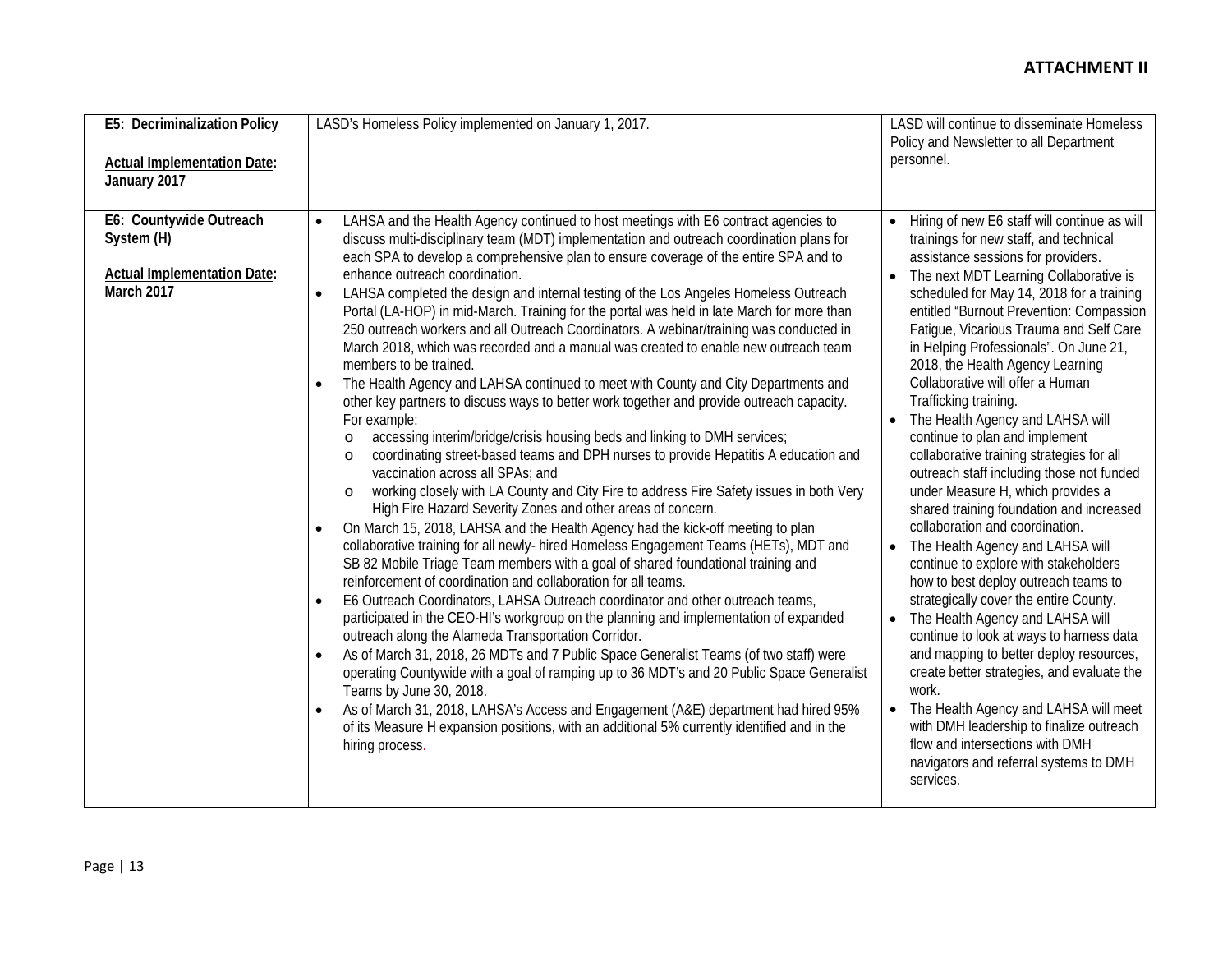| E7: Strengthen the<br>Coordinated Entry System (H)<br><b>Actual Implementation Date:</b><br><b>July 2017</b> | Contracts were awarded that included Legal Services for all populations.<br>$\bullet$<br>Funding was approved for representative payee and housing location providers.<br>$\bullet$<br>LAHSA conducted a bidder's conference for procurement of Housing Location and<br>$\bullet$<br>Representative Payee services.<br>With the support of national TA, LAHSA continues to work with the community for input as<br>$\bullet$<br>LAHSA works to create a set of policies for the CES. The access and assessment policies<br>have been approved. The CES Policy Council is currently deliberating on prioritization<br>policies.<br>An on-line training portal has been launched to support enrollments into the Centralized<br>$\bullet$<br>Training Academy and allows agencies to track the training needs of staff.<br>Homeless services and DV services agencies provided input to complete the DV Coordinators<br>$\bullet$<br>Scope of Work.                                                                                                                                                                                                                                                                                                                                                                                                                                                                                                                                                                                    | CES Policy Council will review<br>$\bullet$<br>prioritization and matching policies for<br>approval in May.<br>Vendors were approved through the 2017<br><b>Capacity Building Technical Assistance</b><br>Professional Services Request for Bids. As<br><b>Organization Capacity Building Technical</b><br>Assistance Applications are awarded,<br>LAHSA will begin to enter into master<br>contracting agreements with vendors.<br>LAHSA anticipates beginning the master<br>contracting process by the end of the fiscal<br>year. |
|--------------------------------------------------------------------------------------------------------------|--------------------------------------------------------------------------------------------------------------------------------------------------------------------------------------------------------------------------------------------------------------------------------------------------------------------------------------------------------------------------------------------------------------------------------------------------------------------------------------------------------------------------------------------------------------------------------------------------------------------------------------------------------------------------------------------------------------------------------------------------------------------------------------------------------------------------------------------------------------------------------------------------------------------------------------------------------------------------------------------------------------------------------------------------------------------------------------------------------------------------------------------------------------------------------------------------------------------------------------------------------------------------------------------------------------------------------------------------------------------------------------------------------------------------------------------------------------------------------------------------------------------------------------|-------------------------------------------------------------------------------------------------------------------------------------------------------------------------------------------------------------------------------------------------------------------------------------------------------------------------------------------------------------------------------------------------------------------------------------------------------------------------------------------------------------------------------------|
| E8: Enhance the Emergency<br>Shelter System (H)<br><b>Actual Implementation Date:</b><br>October 2016        | In February 2018, LAHSA awarded new funding to increase shelter capacity, including: 302<br>$\bullet$<br>new Crisis and Bridge Housing beds for Youth and Single Adults; and 115 new beds of Bridge<br>Housing for Women.<br>LAHSA implemented the Active Contract Management model that for all the program<br>$\bullet$<br>components that LAHSA funds. This model includes analysis of all contracted Crisis and<br>Bridge Housing programs that will be followed by TA.<br>All awarded providers are receiving TA to evaluate their current pet policies in order to<br>$\bullet$<br>improve sheltering accommodations for clients with pets and service animals.<br>The Shelter Bed Availability System is operating as a computer application built into LAHSA's<br>$\bullet$<br>MyOrg platform; it displays available shelter beds in the county to ease referral processes.<br>The pilot phase launched in April.<br>DMH, DHS, and LAHSA have hired dedicated staff to receive and route shelter program<br>referrals, facilitating placement into Health Agency and LAHSA-funded Interim and Bridge<br>Housing programs.<br>DHS-HFH continued to provide trainings and guidance to the interim housing providers in<br>$\bullet$<br>collaboration with the DHS-ODR. Topics included trauma informed care, medication<br>adherence, working with difficult clients, de-escalation strategies and implementation. In<br>addition, they provided trainings with DPSS on assisting clients with obtaining Medi-Cal<br>benefits. | Funding decisions will be made to support<br>$\bullet$<br>capital projects to increase the number of<br>shelter beds.<br>The Shelter Bed Availability System will<br>be fully implemented in May 2018.                                                                                                                                                                                                                                                                                                                              |
| E9: Discharge Data Tracking<br>System<br><b>Actual Implementation Date:</b><br><b>June 2017</b>              | LAHSA continued migration to Clarity HMIS: Remaining historical records (including uploaded<br>$\bullet$<br>documents and photos) were provided to the HMIS vendor and is in the quality review phase<br>prior to being appended into the system for all users. LAHSA is in the final stages of data<br>migration to Clarity HMIS.<br>E9 lead is in the process of approving agreements with County departments required to allow<br>them and their contracted providers limited access to HMIS and addressing HUD questions                                                                                                                                                                                                                                                                                                                                                                                                                                                                                                                                                                                                                                                                                                                                                                                                                                                                                                                                                                                                         | LAHSA has built flags into the HMIS<br>$\bullet$<br>system to track 5% list of heavy users<br>and additional indicators necessary to<br>better coordinate discharge.<br>Continue engaging hospitals, jails, LASD,<br>DCFS, etc. to discuss opportunities for                                                                                                                                                                                                                                                                        |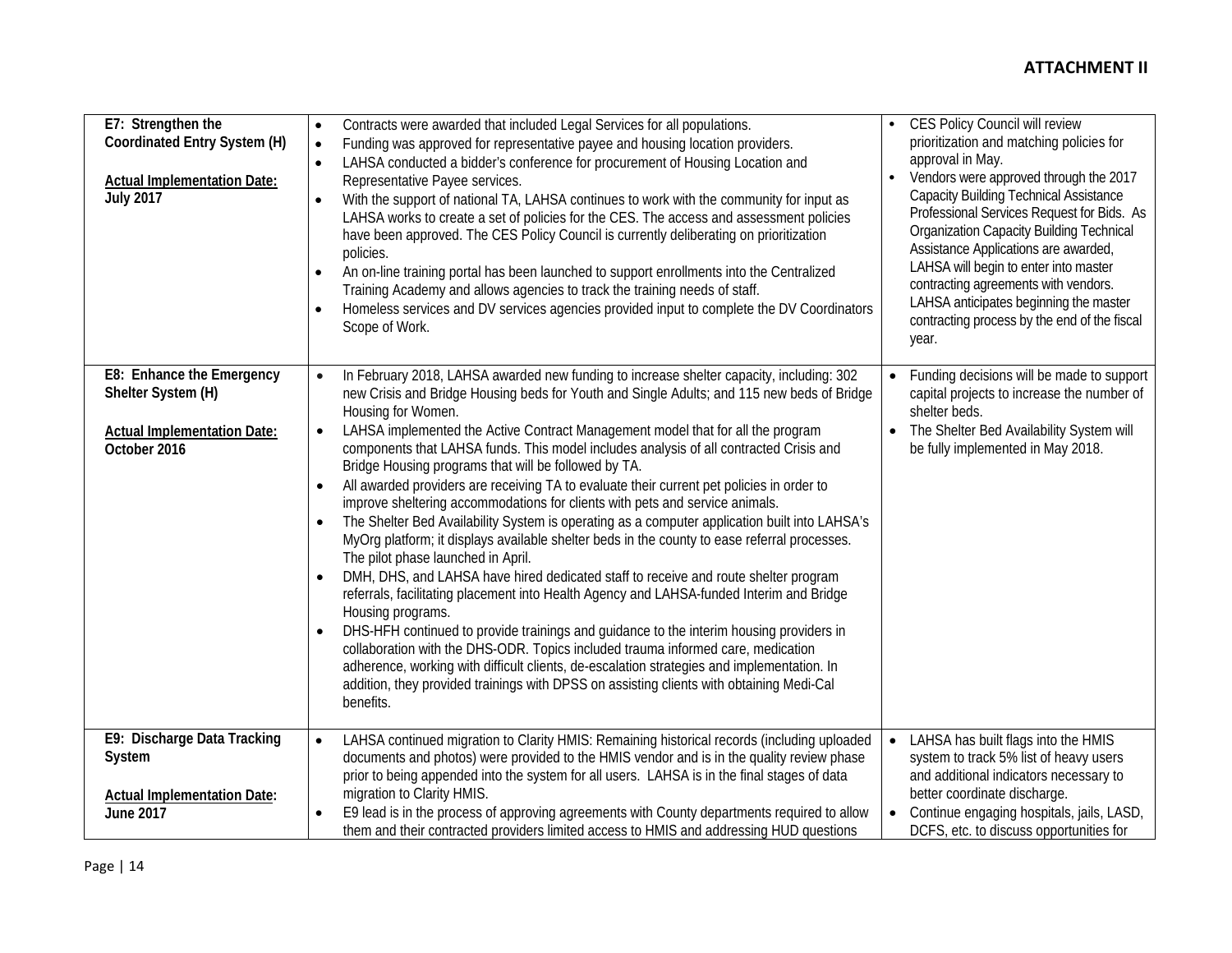|                                                                                                                                     | on levels of access for County departments, such as DCFS and Probation, to enable those<br>departments to gain access to HMIS.<br>A meeting was convened to discuss AB210 and potential avenues for centralized access to<br>$\bullet$<br>data.                                                                                                                                                                                                                                                                                                                                                                                 | leveraging HMIS data to support<br>discharge planning.<br>Begin incorporating the Justice-SPDAT,<br>$\bullet$<br>specific to the youth justice-involved<br>population, into HMIS.                                                                                                                                                   |
|-------------------------------------------------------------------------------------------------------------------------------------|---------------------------------------------------------------------------------------------------------------------------------------------------------------------------------------------------------------------------------------------------------------------------------------------------------------------------------------------------------------------------------------------------------------------------------------------------------------------------------------------------------------------------------------------------------------------------------------------------------------------------------|-------------------------------------------------------------------------------------------------------------------------------------------------------------------------------------------------------------------------------------------------------------------------------------------------------------------------------------|
| E10: Regional Coordination of<br>Los Angeles County Housing<br><b>Authorities</b><br><b>Actual Implementation Date:</b><br>May 2016 | The next meeting between HACoLA and the Public Housing Authorities (PHAs) of the cities of<br>$\bullet$<br>Los Angeles, Burbank, Pasadena, Glendale, Compton, Hawthorne, Santa Monica, and<br>Norwalk is scheduled for April 30, 2018.                                                                                                                                                                                                                                                                                                                                                                                          | Continuation of quarterly meetings with<br>PHAs to discuss strategies, share<br>Measure H tools and success stories,<br>and identify areas of collaboration to<br>combat homelessness in Los Angeles<br>County.<br>• Continue to encourage PHAs to commit<br>vouchers to Strategy B4 and enter into<br>VASH Interagency Agreements. |
| E11: County Specialist Support<br>Team<br><b>Actual Implementation Date:</b><br>December 2017                                       | The Super Connect team has started using the 5% list to identify the primary case<br>$\bullet$<br>manager/service provider (whenever possible) to offer assistance in securing housing and<br>services to stabilize these individuals.<br>Super Connect has conducted 12 trainings for various County departments and community<br>$\bullet$<br>service providers to inform them of the Super Connect mission/referral process.<br>Super Connect has developed a template for tracking and analyzing the various dispositions<br>$\bullet$<br>of the cases.                                                                     | The Super Connect team will continue to<br>work on trouble-shooting and facilitating<br>multi-departmental and agency coordination<br>for the 5% clients to secure housing and<br>services.                                                                                                                                         |
| E12: Enhanced Data Sharing<br>and Tracking<br><b>Actual Implementation Date:</b><br><b>June 2017</b>                                | The CEO-Research and Evaluation Services (CEO-RES) facilitated further conversations with<br>$\bullet$<br>analysts from the University of Chicago and the University of California, Los Angeles (UCLA)<br>who had previously demonstrated the functionality and results of predictive models they<br>developed. CEO-RES and CEO-HI agreed to move forward with utilizing the models to<br>enhance the 5% prioritization process for heavy users of County services.<br>CEO-RES is working with Departments to determine which information will be shared in<br>$\bullet$<br>the next 5% list, given new authority under AB 210. | • The University of Chicago and UCLA<br>analysts will present at a Homeless Policy<br>Board Deputies meeting in May 2018.<br>• Generate enhanced 5% files for<br>departments by July 2018.                                                                                                                                          |
| E13: Coordination of Funding<br>for Supportive Housing<br><b>Target Implementation Date:</b><br>September 2018                      | The E13 workgroup continues to meet quarterly to discuss coordination of funding. The last<br>$\bullet$<br>meeting was held on March 13, 2018.<br>Universal application for CDC/HACoLA, Housing and Community Investment Department<br>$\bullet$<br>(HCID), and HACLA is in the process of being finalized. HCID is taking the lead on the<br>Universal application and is currently working to develop a mechanism for transferring funds<br>from CDC/HACoLA to HCID for development and on-going maintenance.                                                                                                                 | HACoLA may need to draft an MOU with<br>HCID for on-going maintenance of<br>Application. Application is expected to be up<br>and running within 4-6 months.                                                                                                                                                                         |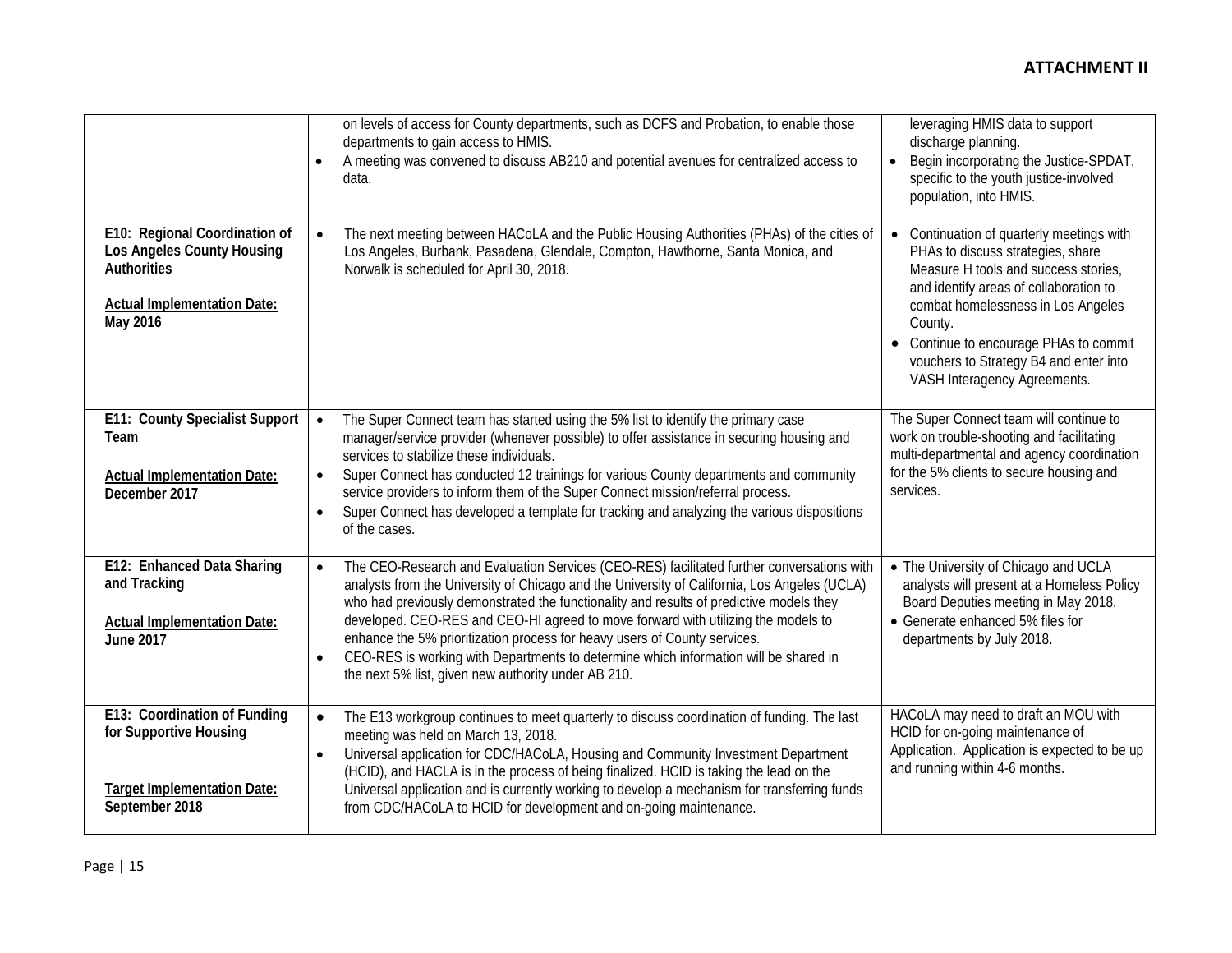| E14: Enhanced Services for     | Phase 1: Work with the Los Angeles Coalition to End Youth Homelessness (LACEYH)<br>$\bullet$   | Continue to monitor and provide               |  |
|--------------------------------|------------------------------------------------------------------------------------------------|-----------------------------------------------|--|
| Transition Age Youth (H)       | On an on-going basis, both LAHSA and the CEO-HI continue to engage with LACEYH<br>$\circ$      | support for system pilots launched in         |  |
|                                | and make connections to County Departments and services available through                      | November 2017 with DCFS and                   |  |
| <b>Implementation Dates:</b>   | mainstream systems. LACEYH was also consulted and provided input on Measure H                  | Probation to increase coordination            |  |
| Phase 1: Actual - August 2016  | funding request for FY 2018-19.                                                                | with Youth CES and discharge                  |  |
| Phase 2: Actual - September    | LACEYH also provided Letter of Support to LAHSA for the HUD Youth Homeless<br>$\circ$          | planning for youth exiting dependent          |  |
| 2016                           | Demonstration Program (YHDP) focused on enhancing services for TAY.                            | care.                                         |  |
| Phase 3: Target - TBD          | Phase 2: Support the Enhancement of the Youth CES<br>$\bullet$                                 | Continue to monitor shelter and               |  |
| Phase 4: Actual - October 2016 | Pilot in development with WDACS to link youth housed in RRH to employment.<br>$\circ$          | housing navigation contracts, which           |  |
|                                | Implementation was delayed to align and leverage implementation of Strategies C2/C7            | began providing services in                   |  |
|                                | by WDACS.                                                                                      | December 2017.                                |  |
|                                | LAHSA finalized contract with LA County Office of Education (LACOE) to provide CES<br>$\circ$  | HYFLA will partner with the True<br>$\bullet$ |  |
|                                | Liaisons to coordinate education resources with CES. Implementation began in August            | Colors Fund to conduct a launch               |  |
|                                | 2017, with all SPAs targeted for implementation by June 2018.                                  | event promoting the first inaugural           |  |
|                                | Youth Collaboration is on-going through LAHSA's lived experience advisory group for<br>$\circ$ | Youth Empowerment Forum, planned              |  |
|                                | youth, which was named the Homeless Youth Forum of LA (HYFLA).                                 | to take place in Fall 2018, which will        |  |
|                                | Youth Regional Coordinators are enhancing regional connections to CESY.<br>O                   | focus on youth empowerment and                |  |
|                                | Phase 3 - Design a Youth Housing Stability Pilot<br>$\bullet$                                  | best practices in serving youth               |  |
|                                | Measure H funding approved in Strategy E14 for CES Education Liaisons. A screening<br>$\circ$  | experiencing homelessness.                    |  |
|                                | and referral form used by education agencies to connect youth to CESY was drafted              | Finalized screening tool and referral         |  |
|                                | by LACOE and LAUSD in December 2017 and will be finalized by June 2018. Upon                   | form will be implemented in Q10 at            |  |
|                                | LACOE Education Liaisons being fully implemented, educational liaisons will help               | education and workforce                       |  |
|                                | inform how best to implement the Housing Stability Pilot in school districts.                  | development partners, among others.           |  |
|                                | Discussion is on-going around the best way to implement this component with one or<br>$\circ$  | SPA-level cross-trainings will take           |  |
|                                | more County departments and a CBO that is not connected to the homeless services               | place in next quarter with CESY lead          |  |
|                                | delivery system, but focuses on serving youth.                                                 | agencies, colleges and universities to        |  |
|                                | Phase 4 - Expand programs providing housing navigation, access/drop-in centers, shelter,       | strengthen connections between                |  |
|                                | aftercare/case management and transitional housing for youth.                                  | CESY and higher education. The                |  |
|                                | Procurement for youth family reconnection started in October 2017, with proposals<br>$\circ$   | trainings will identify strategies for        |  |
|                                | reviewed and scored in December 2017, and an expected start date of May 2018.                  | better identifying postsecondary              |  |
|                                | Preliminary conversations for determining an appropriate procurement strategy for<br>$\circ$   | students experiencing homelessness            |  |
|                                | youth drop-in center enhancements are in progress, with procurement expected to                | and connecting them to CESY, and              |  |
|                                | begin in or around June 2018.                                                                  | for connecting CESY participants to           |  |
|                                |                                                                                                | postsecondary education                       |  |
|                                |                                                                                                | opportunities.                                |  |
|                                |                                                                                                | Ongoing monitoring of Youth Family            |  |
|                                |                                                                                                | Reconnection programs starting in             |  |
|                                |                                                                                                | May 2018.                                     |  |
|                                |                                                                                                | LAHSA will develop an RFP to add              |  |
|                                |                                                                                                | new Transitional Housing, including           |  |
|                                |                                                                                                | Host Homes, during Year Two of                |  |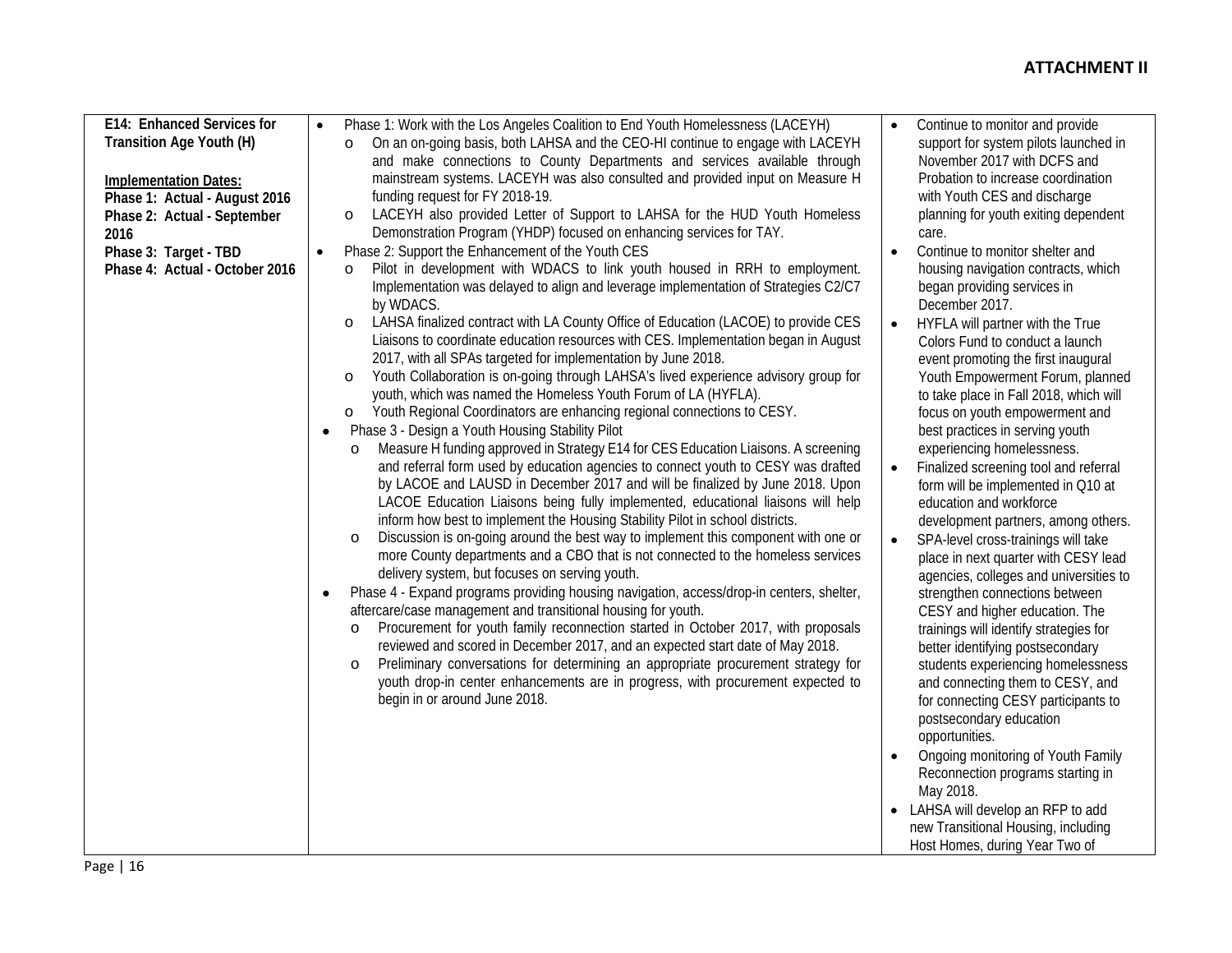|                                                                                                                                                        |                                                                                                                                                                                                                                                                                                                                                                                                                                                                                                                                                                                                                                                                                                                                                                                                                                                                                                                                                                                                                    | Measure H, pending approval from the<br>Board of Supervisors of the Year Two<br>funding recommendations.                                                                                                                                                                                                                                                                                                                                                                                                                                               |
|--------------------------------------------------------------------------------------------------------------------------------------------------------|--------------------------------------------------------------------------------------------------------------------------------------------------------------------------------------------------------------------------------------------------------------------------------------------------------------------------------------------------------------------------------------------------------------------------------------------------------------------------------------------------------------------------------------------------------------------------------------------------------------------------------------------------------------------------------------------------------------------------------------------------------------------------------------------------------------------------------------------------------------------------------------------------------------------------------------------------------------------------------------------------------------------|--------------------------------------------------------------------------------------------------------------------------------------------------------------------------------------------------------------------------------------------------------------------------------------------------------------------------------------------------------------------------------------------------------------------------------------------------------------------------------------------------------------------------------------------------------|
| E15: Homeless Voter<br><b>Registration and Access to</b><br><b>Vital Records</b><br><b>Actual Implementation Date:</b><br>January 2017                 | During this quarter, the Registrar-Recorder/County Clerk (RR/CC) participated in four<br>Homeless Connect days offering information on how to obtain birth certificates using a fee<br>waiver, voter registration opportunities, and election information.<br>RR/CC also provided training to the Probation Youth Cam staff and ACLU of Southern<br>$\bullet$<br>California to promote voter pre-registration and registration opportunities and how to register<br>their clients and community members.<br>During the past six months, the RR/CC has processed approximately 2,400 birth certificates<br>$\bullet$<br>using Affidavit of Homeless Status for Fee Exempt Certified Copy of Birth Certificate waivers.<br>The waiver allows homeless individuals to obtain birth certificates free of charge.<br>Currently, the RR/CC has approximately 1,600 active homeless voters in the voter database,<br>$\bullet$<br>which represents an increase of roughly 300% from the onset of the Homeless Initiative. | RR/CC will continue to promote voter<br>education and civic engagement with<br>homeless services agencies including<br>Homeless Connect Days.<br>RR/CC will continue to outreach to new<br>$\bullet$<br>community partners and explore more<br>opportunities with current partners, with<br>emphasis on the upcoming 2018<br>elections.<br>RR/CC will further enhance current<br>$\bullet$<br>program to improve registration of justice-<br>involved populations by partnering with<br>ODR, LASD, Probation, ACLU and other<br>agencies/stakeholders. |
| E16: Affordable Care Act<br>Opportunities<br><b>Implementation Dates:</b><br>Actual: July 2017<br>Health Homes: Targeted for<br>2019                   | The County's WPC budget rollover request has been approved by the State.<br>DHS continued partnerships with health plans, clinics, and hospitals to better serve WPC<br>clients.<br>DHS implemented Popular Education seminars for Community Health Workers and internal<br>WPC personnel, which focuses on building capacity and community organizing.<br>DHS formed a Medi-Cal working group to standardize Medi-Cal training for Community Health<br>Workers.                                                                                                                                                                                                                                                                                                                                                                                                                                                                                                                                                   | DHS will begin implementation of new<br>$\bullet$<br>items approved by the State for budget<br>rollover to support various clinical<br>programs and IT integration efforts with<br>other platforms.<br>Hiring will continue to be a focused<br>$\bullet$<br>activity for WPC.                                                                                                                                                                                                                                                                          |
| E17: Regional Homelessness<br>Advisory Council (RHAC) and<br><b>Implementation Coordination</b><br><b>Actual Implementation Date:</b><br>February 2017 | The RHAC met on February 1, 2018 and reviewed the Adult CES dashboard, and discussed<br>Measure H implementation and a common messaging framework.                                                                                                                                                                                                                                                                                                                                                                                                                                                                                                                                                                                                                                                                                                                                                                                                                                                                 | The RHAC will meet quarterly in 2018 in<br>June, September, and December.                                                                                                                                                                                                                                                                                                                                                                                                                                                                              |
| <b>INCREASE AFFORDABLE/HOMELESS HOUSING</b>                                                                                                            |                                                                                                                                                                                                                                                                                                                                                                                                                                                                                                                                                                                                                                                                                                                                                                                                                                                                                                                                                                                                                    |                                                                                                                                                                                                                                                                                                                                                                                                                                                                                                                                                        |
| F1: Promote Regional SB 2<br>Compliance                                                                                                                | Completed as of January 31, 2018.                                                                                                                                                                                                                                                                                                                                                                                                                                                                                                                                                                                                                                                                                                                                                                                                                                                                                                                                                                                  | The SB 2 Guide will continue to be a<br>resource for cities that are working toward<br>SB 2 compliance.                                                                                                                                                                                                                                                                                                                                                                                                                                                |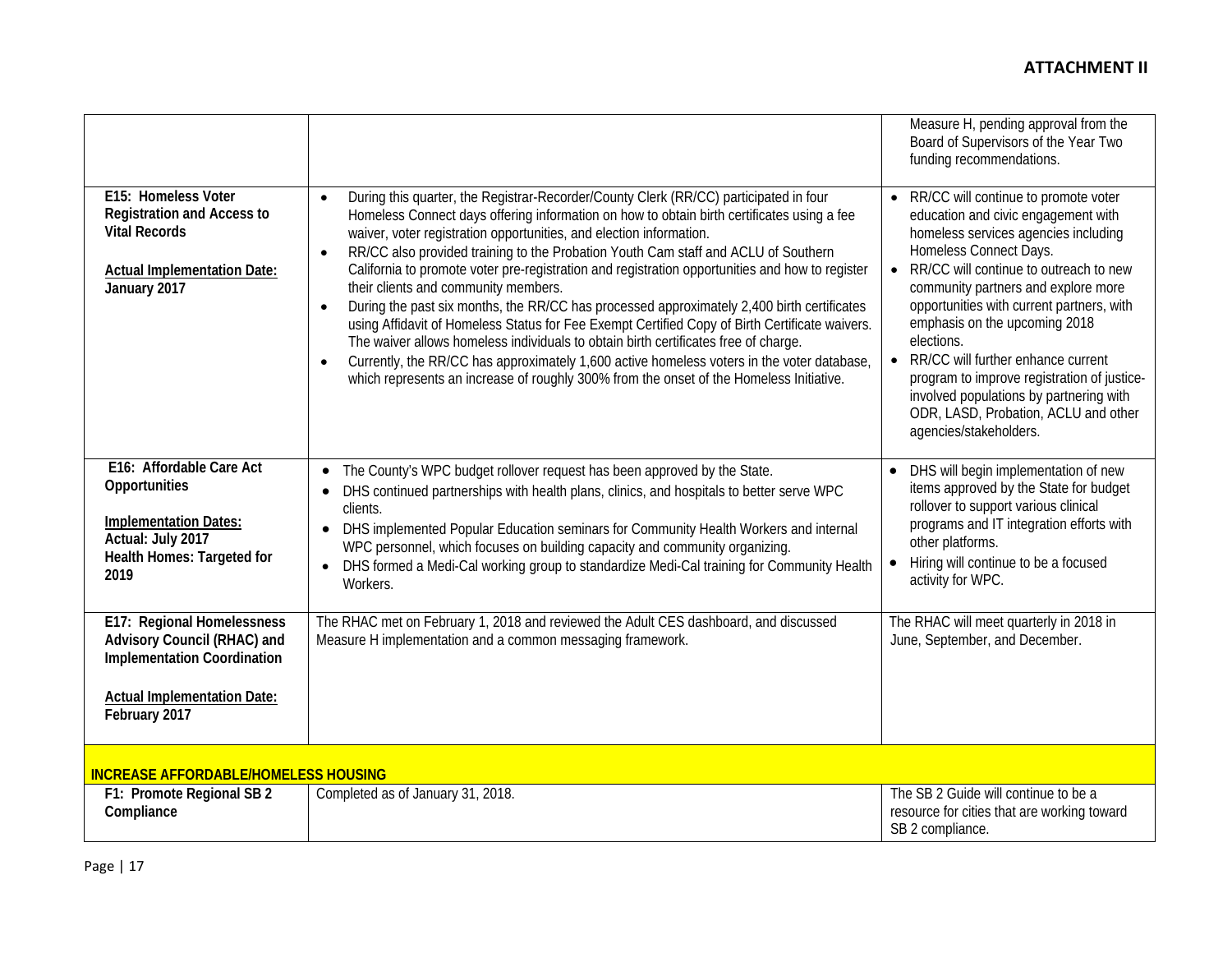| <b>Actual Implementation Date:</b>                                                                                                                  |                                                                                                                                                                                                                                 |                                                                                                                                                                                                                                                                                 |
|-----------------------------------------------------------------------------------------------------------------------------------------------------|---------------------------------------------------------------------------------------------------------------------------------------------------------------------------------------------------------------------------------|---------------------------------------------------------------------------------------------------------------------------------------------------------------------------------------------------------------------------------------------------------------------------------|
| November 2016                                                                                                                                       |                                                                                                                                                                                                                                 |                                                                                                                                                                                                                                                                                 |
|                                                                                                                                                     |                                                                                                                                                                                                                                 |                                                                                                                                                                                                                                                                                 |
| F2: Linkage Fee Nexus Study<br>and<br>F5: Incentive Zoning/Value<br><b>Capture Strategies</b><br><b>Actual Implementation Date:</b><br>January 2018 | Completed as of January 31, 2018.                                                                                                                                                                                               | DRP continues to work on four housing<br>ordinances initiated by the Board of<br>Supervisors on February 20, 2018:<br>o Homeless Housing Ordinance;<br>Inclusionary Housing Ordinance;<br>Affordable Housing Preservation<br>Ordinance; and<br>By-right Housing Ordinance.<br>O |
| F3: Support for Inclusionary                                                                                                                        | County-supported AB 1505 took effect on January 1, 2018. Following the passage of AB 1505, the                                                                                                                                  | As part of the housing ordinances initiated by                                                                                                                                                                                                                                  |
| Zoning for Affordable Rental<br><b>Units</b>                                                                                                        | Board instructed DRP to develop an Inclusionary Housing Ordinance for the unincorporated areas.                                                                                                                                 | the Board of Supervisors on February 20,<br>2018, DRP has begun preparation to develop<br>an Inclusionary Housing Ordinance.                                                                                                                                                    |
| <b>Actual Implementation Date:</b><br>March 2016                                                                                                    |                                                                                                                                                                                                                                 |                                                                                                                                                                                                                                                                                 |
| F4: Development of Second                                                                                                                           | CDC and its consultant, LA-Más, accomplished the following implementation activities:                                                                                                                                           | The Board is expected to hear the ADU                                                                                                                                                                                                                                           |
| <b>Dwelling Unit Pilot Project</b>                                                                                                                  | The Accessory Dwelling Unit (ADU) Pilot Program logo and brochure were drafted in<br>O                                                                                                                                          | ordinance on May 22, 2018.                                                                                                                                                                                                                                                      |
|                                                                                                                                                     | January 2018.                                                                                                                                                                                                                   | • Create a permanent ADU Pilot Project                                                                                                                                                                                                                                          |
| <b>Actual Implementation Date:</b><br>August 2017                                                                                                   | Contract executed in February 2018 with LA-Más Inc. as technical consultant for the<br>$\circ$<br>development of new ADUs.                                                                                                      | web page on CDC's website.<br>Final selection of up to three owners for                                                                                                                                                                                                         |
|                                                                                                                                                     | CDC held internal meetings with Construction Management Unit in February to go over<br>$\circ$                                                                                                                                  | the construction of a new ADU.                                                                                                                                                                                                                                                  |
|                                                                                                                                                     | procedure to determine feasibility and cost estimates on site visits.                                                                                                                                                           | Final selection of up to three owners for                                                                                                                                                                                                                                       |
|                                                                                                                                                     | Working from an interest list of homeowners developed by DRP, LA-Más outreached to<br>$\circ$<br>501 people on the list in February. LA-Más narrowed down the list to confirm which<br>responses were in Unincorporated County. | the construction of an unpermitted ADU.<br>• The Arts Commission Civic Art program                                                                                                                                                                                              |
|                                                                                                                                                     | As of March 30, 2018, CDC received 15 responses out of 43 applicants surveyed for<br>$\circ$                                                                                                                                    | has confirmed the next YES to ADU<br>event: Panel and Exhibition - Innovative                                                                                                                                                                                                   |
|                                                                                                                                                     | unpermitted ADUs on the CDC interest list, which included referrals from DRP, DPW,                                                                                                                                              | Solutions to Building ADUs - May 24,                                                                                                                                                                                                                                            |
|                                                                                                                                                     | the Residential Sound Insulation Program, and the Single-Family Housing Improvement                                                                                                                                             | 2018.                                                                                                                                                                                                                                                                           |
|                                                                                                                                                     | Program.<br>The Arts Commission's Civic Art program accomplished the following implementation<br>٠                                                                                                                              |                                                                                                                                                                                                                                                                                 |
|                                                                                                                                                     | activities:                                                                                                                                                                                                                     |                                                                                                                                                                                                                                                                                 |
|                                                                                                                                                     | Developed three ADU-related events with community partners for Spring 2018<br>$\circ$                                                                                                                                           |                                                                                                                                                                                                                                                                                 |
|                                                                                                                                                     | Developed an exhibition of select design competition submittals, including didactic texts<br>O                                                                                                                                  |                                                                                                                                                                                                                                                                                 |
|                                                                                                                                                     | and graphic identity<br>The Arts Commission Civic Art program has confirmed the following events:<br>$\circ$                                                                                                                    |                                                                                                                                                                                                                                                                                 |
|                                                                                                                                                     | ■ YES to ADU: Awards Event and Exhibition - April 27, 2018                                                                                                                                                                      |                                                                                                                                                                                                                                                                                 |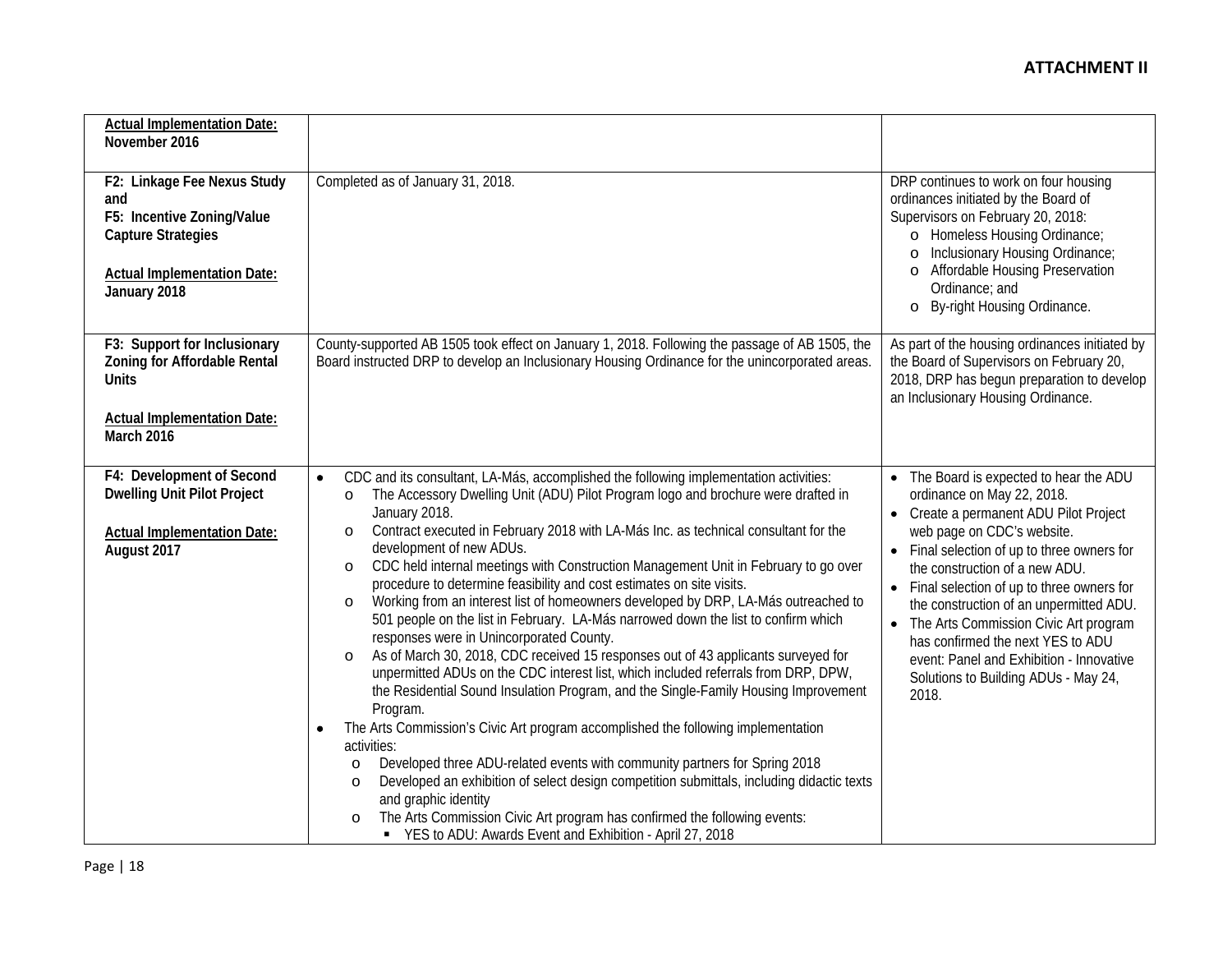|                                                                                                                                                                                | YES to ADU: Talleres Publicos and Exhibition - Reimagine Your Backyards with<br>$\blacksquare$                                                                                                                                                                                                                                                                                                                                                                                                                 |                                                                                                                                                                                                                                                                                                                                                                                                                                                                                                                                                                                                                    |
|--------------------------------------------------------------------------------------------------------------------------------------------------------------------------------|----------------------------------------------------------------------------------------------------------------------------------------------------------------------------------------------------------------------------------------------------------------------------------------------------------------------------------------------------------------------------------------------------------------------------------------------------------------------------------------------------------------|--------------------------------------------------------------------------------------------------------------------------------------------------------------------------------------------------------------------------------------------------------------------------------------------------------------------------------------------------------------------------------------------------------------------------------------------------------------------------------------------------------------------------------------------------------------------------------------------------------------------|
| F6: Use of Public Land for<br><b>Homeless Housing</b><br><b>Target Implementation Date:</b><br>Mid-2018                                                                        | ADUs - May 5, 2018<br>CEO Asset Management Branch and Homeless Initiative staff met to discuss potential County<br>property for use for homeless housing and potential safe overnight parking. On March 28, 2018,<br>the Homeless Initiative reported to the Board on safe parking needs and programmatic issues.                                                                                                                                                                                              | • County property for housing: CEO to<br>obtain approval of Board offices for use of<br>county property for homeless housing.<br>• County property for potential use as safe<br>overnight parking, if directed by the Board<br>of Supervisors:<br>o Develop operating policies and<br>procedures for safe parking program;<br>Identify potential sites and assess<br>$\circ$<br>zoning and land use restrictions;<br>o Board approve use of selected sites for<br>pilot and safe parking program policies<br>and procedures; and<br>o Pilot evaluated and operating policies<br>and procedure modified, if needed. |
| F7: Preserve and Promote the<br>Development of Affordable<br><b>Housing for Homeless Families</b><br>and Individuals (H)<br><b>Actual Implementation Date:</b><br>January 2018 | The following five projects from Notice of Funding Applications (NOFA) 23-A are scheduled to<br>receive Measure H funds:<br><b>PATH Villas at South Gate</b><br>Kensington Campus (awarded 4% tax credits and expected to close construction financing<br>2.<br>by June 2018)<br>The Spark at Midtown<br>3.<br><b>Florence Apartments</b><br>$\overline{4}$<br>5<br>Sun Commons                                                                                                                                | • PATH Villas at South Gate applied for 9%<br>tax credits in February 2018 and will learn<br>the outcome in June 2018.<br>• The Spark at Midtown and Florence<br>Apartments applied for Affordable Housing<br>and Sustainable Communities funding and<br>will learn the outcome in May 2018.<br>• Sun Commons is expected to apply for 9%<br>tax credits in June 2018.                                                                                                                                                                                                                                             |
| F7: One-time Housing<br>Innovation Fund (H)<br><b>Target Implementation Dates:</b><br>RFP release: June 2018<br>Selection of winning proposals:<br>November 2018               | The Board approved the outline of the solicitation process and delegated authority to the CEO<br>$\bullet$<br>to execute contracts with selected bidders on February 13, 2018.<br>The Housing Innovation Fund Competition application and trait scoring rubric have been<br>$\bullet$<br>drafted and are under review by CDC and County Counsel.<br>CEO is currently working with the consultant to finalize the application, draft content for the<br>$\bullet$<br>website, and recruit the evaluation panel. | • Finalize application<br>• Complete website content<br>• Finalize legal provisions and contract<br>terms<br>• Recruit and select judges for the<br>evaluation panel<br>$\bullet$ Release RFP                                                                                                                                                                                                                                                                                                                                                                                                                      |